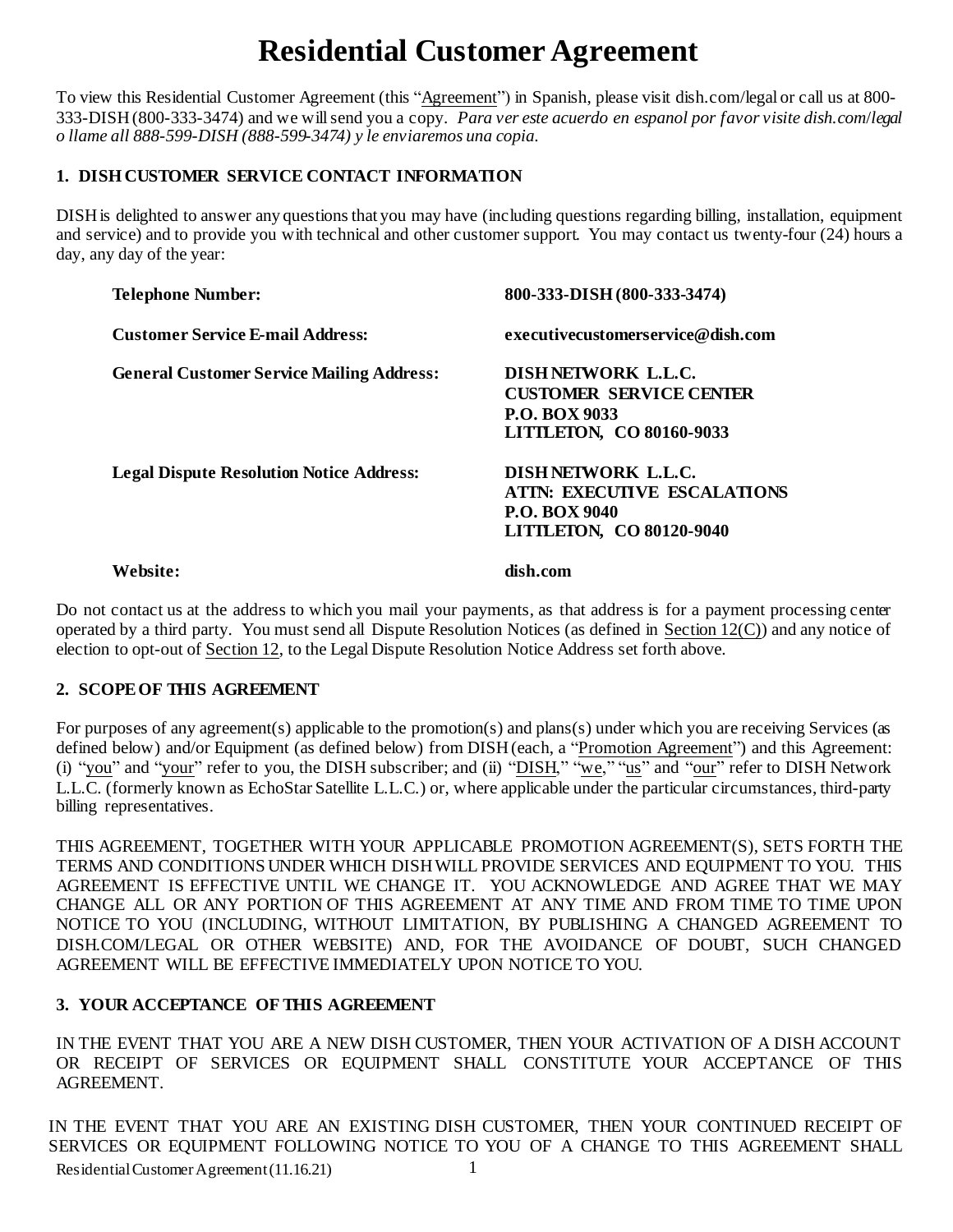CONSTITUTEYOUR ACCEPTANCE OF SUCH CHANGED AGREEMENT. EXCEPT AS OTHERWISESET FORTH IN SECTION 4(H) AND SECTION 12, IN THE EVENT THAT YOU ARE AN EXISTING DISHCUSTOMER AND DO NOT WISH TO ACCEPT ANY CHANGED AGREEMENT, THEN YOU MUST IMMEDIATELY SEND A NOTICE TO US AT THE LEGAL DISPUTE RESOLUTION ADDRESS AND WE WILL, AT OUR OPTION, EITHER DISCONNECT YOUR SERVICES OR ALLOW YOU TO CONTINUE TO RECEIVE YOUR SERVICES UNDER THE PREVIOUS VERSION OF THIS AGREEMENT.

SUBJECT TO CERTAIN EXCEPTIONS SET FORTH IN THIS AGREEMENT, THIS AGREEMENT REQUIRES THE USE OF MANDATORY AND BINDING ARBITRATION ON AN INDIVIDUAL BASIS TO RESOLVE DISPUTES (AS THAT TERM IS DEFINED IN SECTION 12(B)), RATHER THAN, AMONG OTHER THINGS, JURY TRIALS OR CLASS ACTIONS (SEE SECTION 12).

## **4. SERVICES**

A. Services Defined. "Services" means any and all video, audio, data, internet, interactive and other programming services and all other services that are available now or in the future from DISH (whether subscription, pay-per-view or otherwise).

B. Minimum Programming Levels. In the event that your applicable Promotion Agreement(s) requires specific minimum programming, then you must subscribe to such programming. Otherwise, you must subscribe to one (1) or more of the following programming packages:(i) *Welcome Pack, DishLATINO Básico, DISH America* or another programming package approved by DISH; or (ii) an international package approved by DISH plus one of the following: *International Basic Package* or *Chinese Basic Package*. We may change such minimum programming requirements without notice at any time and fromtime to time. In the event that you subscribe to*Racetrack TV* but do not subscribe to applicable minimum programming, then a Service Access Fee (as set forth in Exhibit 1 attached hereto and incorporated herein by reference) will apply.

C. Programming Restrictions. Certain Services (including, without limitation, some subscription Services, sporting events and broadcast network Services) may be blacked out in your viewing area without notice at any time and from time to time. In the event that you circumvent or attempt to circumvent any blackout, then you may be subject to legal action. In the event that you are receiving Services at a wagering location, then you are not eligible to receive certain channels (including, without limitation, *Racetrack TV*). You may only order or receive adult-oriented programming services in certain geographic areas and if you are at least eighteen (18) years of age, or the applicable age of majority where you reside.

D. Changing Your Programming Selection. In the event that you elect to change your programming selection, then you must notify us and comply with all of the terms and conditions specified in this Agreement and your applicable Promotion Agreement(s) (including, without limitation, those terms and conditions that may prevent you from making such changes under certain circumstances). A Programming Change Fee (as set forth in Exhibit 1) may apply to such programming changes.

E. Ordering Pay-Per-View. You may order DISH pay-per-view Services by calling 877-DISH-PPV (877-347-4778) and using our automated system, by visiting [dish.com](http://www.dish.com/)/orderppv or by speaking with a live customer service representative. Except as otherwise set forth below, provided that your receiver is properly connected to a land-based telephone line or a broadband home network, then you may also use your remote control and on-screen programguide to order pay-per-view Services through your television. In the event that you are receiving Services and/or Equipment pursuant to a Promotion Agreement that requires you to pay in full for all Services and/or Equipment prior to receiving such Services and/or Equipment (each, a "Pre-Pay Promotion"), then you may only order pay-per-view Services by calling 877-DISH-PPV (877-347-4778).

F. Accessing the Internet Through Your Receiver. Some of our receivers can be used to access third-party applications, websites and information via the Internet. DISHdoes not have any controloversuch third-party applications, websites or information, and we do not make any representations, warranties or guarantees as to the availability or content of such third-party applications, websites or information, including, without limitation: (i) their accuracy, availability, sequence, completeness, timeliness, copyright compliance, legality, content, validity or quality; or (ii) whether accessing them may result in the display of unintended, inappropriate or objectionable content. We may change, limit, suspend, disable and/or remove your ability to access the Internet using your receiver without notice at any time and from time to

Residential Customer Agreement (11.16.21) 2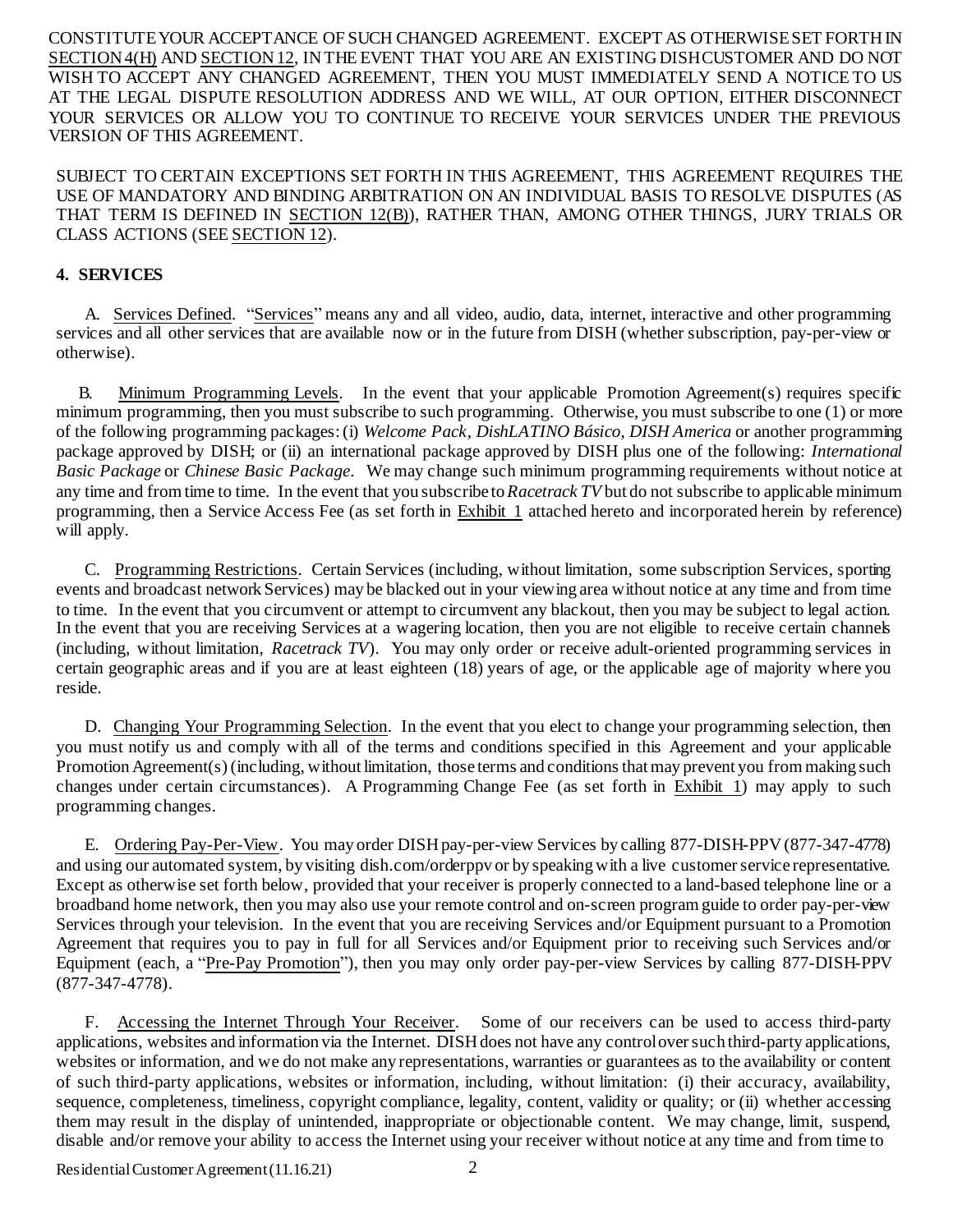time. We may also limit or restrict the applications, websites and/or information that you may access via the Internet using your receiver without notice at any time and from time to time.

G. Private, Non-Commercial Viewing Only. We provide Services to you solely for (i) private, non-commercial viewing, use and enjoyment by you, members of your household and your guests and (ii) any other form of viewing permitted by the "*fair use*" or other applicable provisions of the U.S. copyright laws or by DISH's agreements with third parties. You agree that no Services provided to you may be used for public or commercial viewing. In the event that you use the Services for public or commercial viewing, then, without limitation to any of our rights at law, in equity, under contract (including, without limitation, this Agreement and your applicable Promotion Agreement(s)) or otherwise (all of which are hereby expressly reserved): (1) we may disconnect your Services without notice at any time; and (2) in addition to all other applicable prices, fees and charges, you agree to pay us the difference between the price actually paid for the Services and the full, non-discounted applicable price that DISH charges for public or commercial viewing of the Services.

H. Changes in Services, Features and Functionalities Offered. Unless otherwise prohibited by law, we have the right to, without notice at any time and from time to time (including, without limitation, during any term commitment to which you have agreed), add, delete, rearrange, alter, change and/or eliminate: (i) any and all prices, fees and/or charges; and/or (ii) packages, programming, programming suppliers, services offered by suppliers, software, applications, features and/or functionalities. In the event that we add, alter and/or change any prices, fees and/or charges, then you agree to pay such added, altered, and/or changed prices, fees and/or charges. In the event that we add, delete, rearrange, alter, change and/or eliminate any packages, programming, programming suppliers, services offered by suppliers, software, applications, features and/or functionalities, then you acknowledge and agree that we have no obligation to replace or supplement such packages, programming, programming suppliers, services offered by suppliers, software, applications, features or functionalities. You further acknowledge and agree that you are not entitled to any credits, refunds, price reductions or any other form of compensation because of any such addition, deletion, rearrangement, alteration, change and/or elimination. You further acknowledge and agree that such additions, deletions, rearrangements, alterations, changes and/or eliminations are not a discretionary act by DISHif they are due, in whole or in part, to the termination, suspension or expiration of DISH's legal right to provide such packages, programming, programming suppliers, services offered by suppliers, software, applications, features or functionalities.

I. Promotional Offers and Items. In the event that a third party, such as an independent DISHretailer, integrator or private cable operator, offered you a promotional offer or item in connection with your subscription to the Services and such promotional offer or item is not offered by such third party at the direction of DISH, then such third party is wholly responsible for fulfilling such promotional offer or providing such promotional item, and DISH is not in any way responsible for such fulfillment.

### **5. BILLINGPOLICIES; PAYMENTS FOR SERVICES; FEES**

A. Payments. You agree to pay all prices, fees and/or charges billed for Services, as well as all taxes that are now or in the future assessed in connection with any Services that you receive from us. You acknowledge and agree that such prices, fees and/or charges may include, without limitation, reimbursement charges for certain taxes and/or governmental fees imposed on DISH and/or one or more of its affiliates. Unless you prepay for all Services as a Pre-Pay Promotion customer, we will bill you monthly in advance for most Services and in arrears for other Services (including, without limitation, pay-per-view ordered by you or anyone who uses your Equipment). In the event that you are a Pre-Pay Promotion customer, then you will be billed on a monthly basis and you must make all payments on or before the due date on your bill in order to continue receiving Services; you must also pre-pay for all other Services (including, without limitation, pay-per-view ordered by you or anyone who uses your Equipment). For the avoidance of doubt, you are responsible for and agree to pay for all prices, fees and charges for pay-per-view Services ordered by anyone who uses your Equipment, even if you did not authorize such personsto order such pay-per-view Services using your Equipment.

Residential Customer Agreement (11.16.21) 3 B. Billing Policies. Your bills will show the total amount due, the payment due date, payments, credits, refunds, purchases, prices, fees and chargesto your account. You may submit your payment by mail, on our website, through our automatic payment program, by calling a DISH customer service representative or by any other means that we may designate from time to time. Partial payments will be applied first to the oldest outstanding bill. You must make your payment regardless of whether you receive a bill. We do not assume the risk of undelivered mail. In the event that you send checks or money orders marked with a designation such as "*payment in full*," then we may accept them without waiving any of our rights (including, without limitation, our right to collect any other amounts owed by you), notwithstanding your characterization of such payment. DISH does not extend credit to customers, and the Late Payment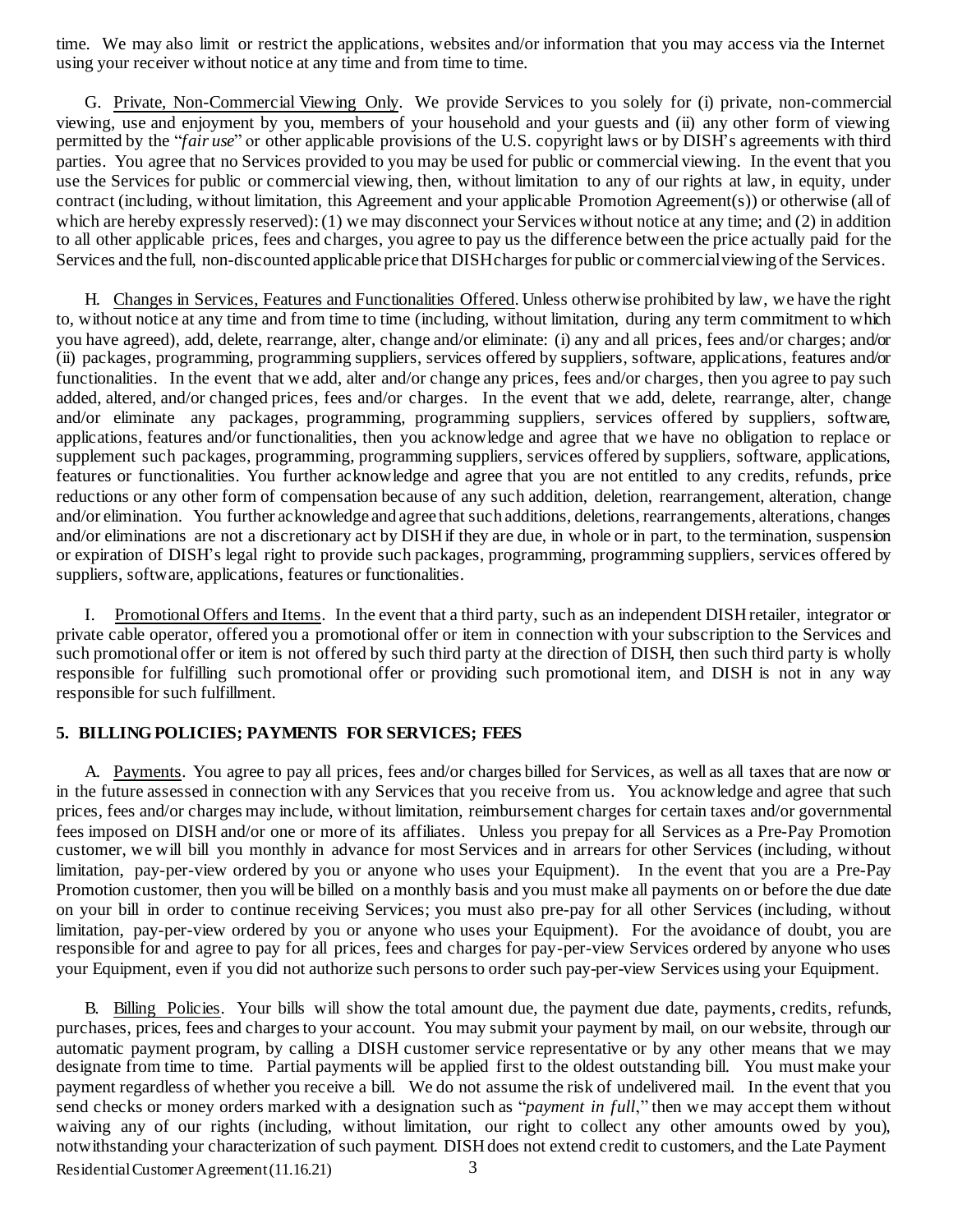Fee (as set forth in Exhibit 1) is not interest, a credit service charge or a finance charge. Certain prices, fees and/or charges may apply in certain circumstances to your payment for Services and/or Equipment (including, without limitation, those set forth in Exhibit 1).

C. eAutoPay. In the event that you accept a promotion that requires you to sign up for and maintain paperless billing and automatic payment (known, as of March 1, 2016, as *eAutoPay*, and any other name by which the same or similar promotions may be known in the future), and you fail to maintain paperless billing and automatic payment, then you may lose the promotional benefits related to such promotion.

D. Alterations to Payment Terms. In the event that your account is past due on more than one (1) occasion, then we may at any time require that you pay for all Services and Equipment before you receive them and you will be deemed to be receiving your Service under a Pre-Pay Promotion, at which point, all terms and conditions of such Pre-Pay Promotion will apply to you.

E. Restarting your Services. In the event that you do not pay your bill in full by its due date, or you at any time otherwise fail, neglect or refuse to make timely payment for your Services or any other payments under this Agreement or your applicable Promotion Agreement(s) as and when due, then we may disconnect your Services without notice at any time, and in such event we will be wholly relieved from any and all of our duties and obligations under this Agreement and your applicable Promotion Agreement(s). In the event that your Services are disconnected for non-payment or any other reason, then beforewe reconnect your Services, DISHmay require that you pay, and you agree to pay: (i) all past due prices, fees and charges; (ii) all outstanding prices, fees and charges accrued through the date of such disconnection; and (iii) a deposit equal to a minimum of one month of prices, fees and charges for the Services and other services that you received prior to disconnection. In the event that your Services are disconnected for non-payment or any other reason, then, even if you pay to restart your Service, you will no longer be eligible to receive any credits, refunds, price reductions or any other form of compensation, including, without limitation, any remaining credits, refunds, price reductions or any other form of compensation that you would have been eligible to receive had your Services not been disconnected. Unless required by applicable law, deposits will not be segregated from other funds and will not earn or accrue interest. Promotional pricing is valid only at the time of installation.

F. Billing Errors. You must pay all prices, fees and chargesset forth in any bill by the due date of such bill, or among other things, you will be subject to a Late Payment Fee (as set forth in Exhibit 1). All payments for Services must be made directly to us, unless we authorize otherwise. DISHshall have no obligation to provide Services for which payment is made to a third party, unless we agree otherwise.

G. Billing Representative Payment Terms. In the event that we authorize a third-party billing representative (including, without limitation, a telephone company) to bill you for Services and/or Equipment, then different or additional payment and billing terms, conditions, options, prices, fees and charges may apply.

H. Early Termination Fees. Depending on your applicable Promotion Agreement(s), you may incur prices, fees and/or charges in the event that your Services are cancelled or disconnected before the expiration of a term commitment or downgrading your programming below any applicable minimum programming requirement during a term commitment (each, an "Early Termination Fee"). Please reference your applicable Promotion Agreement(s) for details regarding any Early Termination Fee that may apply. Notwithstanding your term commitment, DISH will not charge you an early termination fee if you disconnect your DISH service within 24 hours after you accept the terms and conditions of this Agreement.

#### **6. CANCELLATION OF SERVICE**

A. Continuation of Services. Your subscription to Services will automatically continue unless and until you cancel your Services or we disconnect your Services, in each case as provided in this Agreement or in your applicable Promotion Agreement(s).

Residential Customer Agreement (11.16.21) 4 B. Cancellation Policies. You may cancel your Services for any or no reason at any time (including, without limitation, during any term commitment to which you have agreed) by giving us notice of cancellation via the telephone number, onlinecancellation@dish.com or General Customer Service Mailing Address set forth in Section 1. In the event that you cancel your Services, then you may be subject to certain prices, fees and/or charges (including, without limitation, an Early Termination Fee) and you will continue to have obligations with respect to the return of Equipment and certain other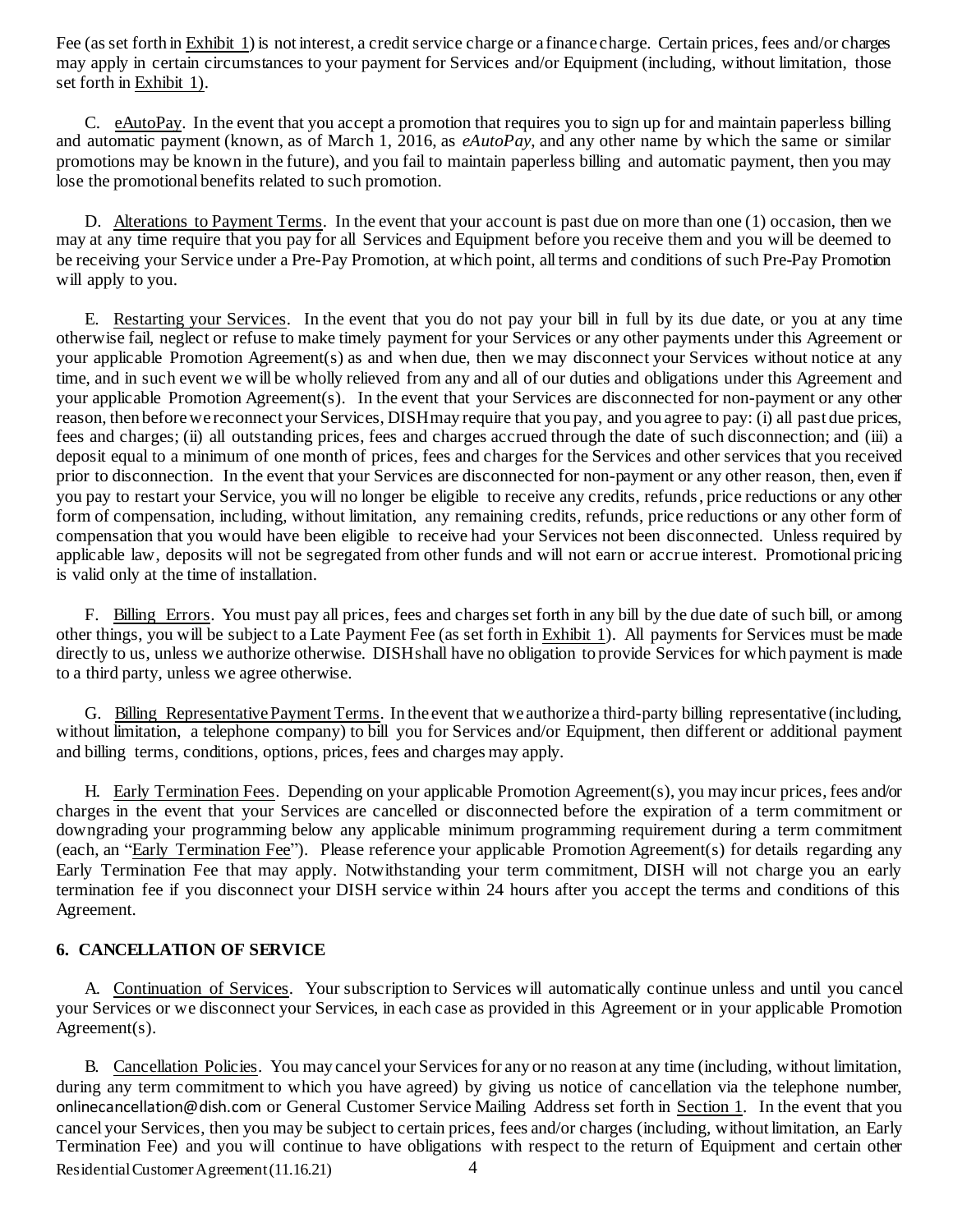obligations as set forth in this Agreement and your applicable Promotion Agreement(s). Any cancellation will be effective no sooner than the date that DISHactually receives notice that has been provided in accordance with this Agreement.

C. Disconnection of Services. DISHwill disconnect your Services in the event that DISH determines that: (i) you failed to pay any bill in full when it was due; (ii) you received Services, or any part of the Services, without paying for them, whether through theft of Services, piracy or otherwise; (iii) you encumbered the Equipment leased by us to you pursuant to your applicable Promotion Agreement(s) (the "Leased Equipment"); (iv) you assigned or attempted to assign any of your rights, duties or obligations under this Agreement or your applicable Promotion Agreement(s); (v) you received Services through a third-party billing representative and have become ineligible to receive applicable services provided by such thirdparty billing representative; (vi) you filed for bankruptcy, or bankruptcy proceedings were commenced against you; (vii) you otherwise violated the terms and conditions of this Agreement or your applicable Promotion Agreement(s); (viii) you harassed, abused, threatened or intimidated DISH's employees, agents, contractors or subcontractors; or (ix) you unnecessarily and/or excessively placed telephone calls to DISH. In addition, DISH may disconnect your Services at any time (including, without limitation, during any term commitment to which you have agreed) for any other or no reason, except to the extent prohibited by law.

D. No Credits, Refunds, Price Reductions or Other Forms of Compensation. In the event that your Services are cancelled or disconnected for any or no reason, then you stillmust pay all unbilled and outstanding billed balances. Prices, fees and charges, once charged to your account, are non-refundable, and no credits, refunds, price reductions or any other form of compensation will be provided in connection with the cancellation or disconnection of Services. In the event that you received discounted prices, fees or charges in connection with a promotion, and you cancel your Services or we disconnect your Services prior to the expiration of such promotion, then you will not be entitled to any credits, refunds, price reductions or any other form of compensation for the unused portions of such discounted prices, fees or charges.

#### **7. EQUIPMENT**

A. Equipment. In order to receive Services, you must purchase or lease certain reception equipment consisting primarily of a DISH-compatible receiver(s) and applicable Smart Card(s), remote control(s), satellite antenna(s) and low noise block converter feed(s) (LNBF) with integrated feed(s) (collectively, "Equipment").

B. Additional Tuners and Receivers. We may choose to allow you to place additional receivers on your account. In the event that we allow you to do so, then each additional receiver will be authorized to receive the same Services as your initial receiver, subject to the limitations of your television equipment and Equipment. All of your receivers must be located at the same residence and continuously connected to the same land-based telephone line and/or broadband home network (with the exception of receivers connected to portable antennas offered by DISH(e.g., *Tailgater*)). In the event that you wish to have receivers at two (2) or more different residential locations, then you must open a separate account for each location. You may not directly or indirectly use a single account for the purpose of authorizing Services for multiple receivers that are not all located in the same residential location and connected to the same land-based telephone line and/or broadband home network. In the event that we determine that you used a single account for the purpose of authorizing Services for multiple receivers that are not all located in the same residential location and connected to the same land-based telephone line and/or broadband home network, then we may disconnect your Services without notice at any time and, in addition to all other applicable prices, fees and charges, you agree to pay us the difference between the amounts actually received by us and the full, non-discounted applicable price that DISH would have charged for the Services authorized for each receiver for the appropriate number of separate accounts.

C. Smart Cards. Receiver(s) are equipped with a conditional access card ("Smart Card") inserted into a slot or otherwise installed in such receiver. Not all receivers with a SmartCard slot require a SmartCard for proper authorization. Smart Cards remain the property of DISH at all times and must be returned to us upon cancellation or disconnection of your Services, or sooner upon our request. Smart Cards are not transferable. Your Smart Card will only work in the receiver to which it was assigned by DISH. In the event that you report to our customer service center that your Smart Card is defective or that your Smart Card has been lost, damaged or stolen, then we will replace it, unless there is evidence of unauthorized tampering or modification; in such circumstances, a Smart Card Replacement Fee (as set forth in Exhibit 1) will apply. In addition, in order to minimize downtime for your Equipment, DISH will, upon your request, deliver a replacement Smart Card to you via overnight delivery, in which case an Overnight Delivery Fee (as set forth in Exhibit 1) will apply.

Residential Customer Agreement (11.16.21) 5 D. DVR. DISH's digital video recorder ("DVR") functionality allows you to record programming in digital format. Total available recording time varies depending on your receiver and the nature of the programs being recorded. DISH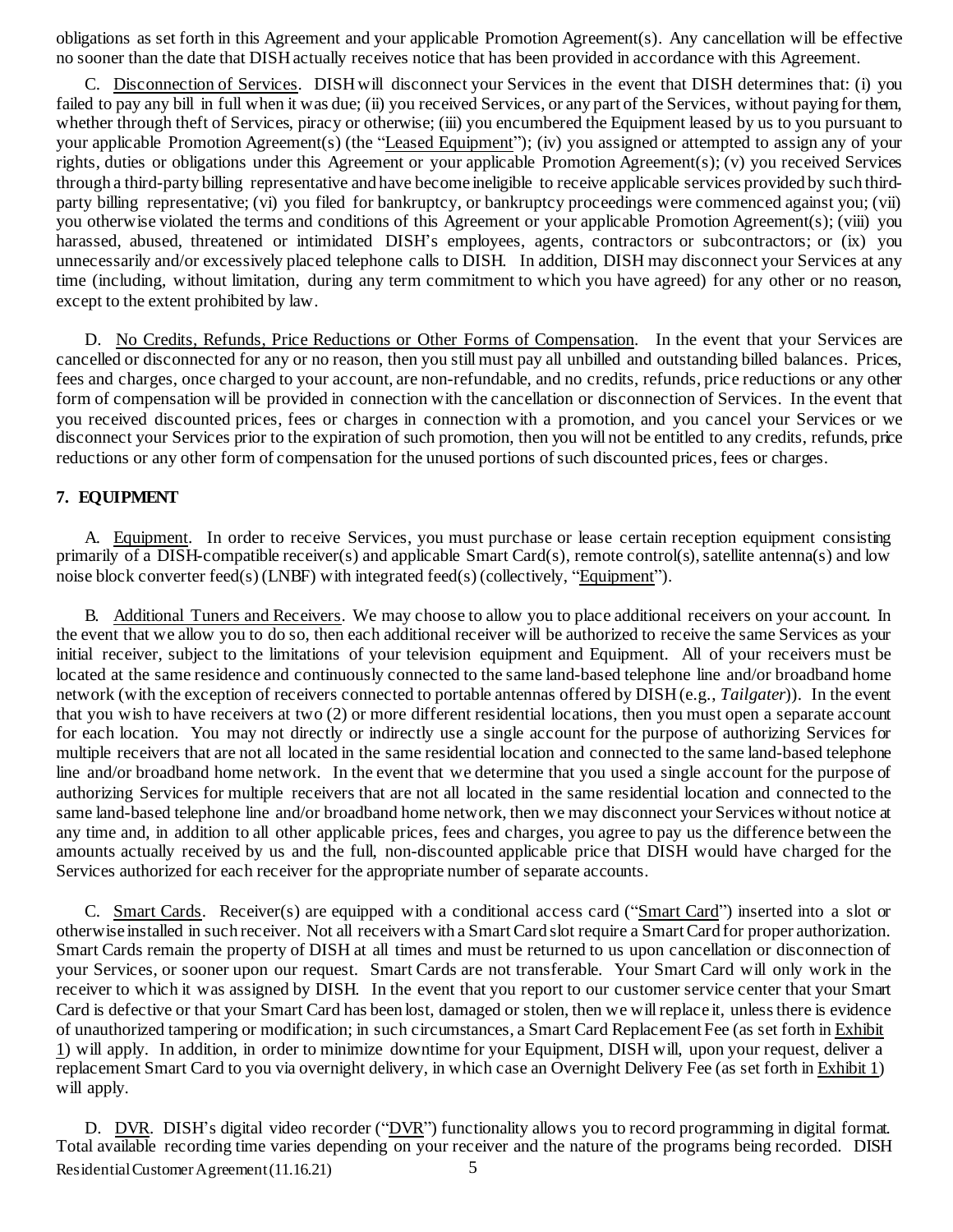does not guarantee accessto or recording of any particular programming or that any such programmingwill not be deleted

fromyour DVR. Some programming isthe copyrightedmaterial of the third party that suppliesit, is protected by copyright and other applicable laws and may not be reproduced, published, rebroadcast, rewritten or redistributedwithout the written permission of the third party that supplied it (except as permitted by the "*fair use*" or other applicable provisions of the U.S. copyright laws) or by DISH's agreements with such third parties.

E. Telephone/Broadband Connection. To optimize the operation of your Equipment, you must continuously connect each receiver on your account to the same land-based telephone line or broadband home network. Failure to connect each receiver to the same land-based telephone line or broadband home network may result in interruption or disconnection of Services. We may charge you a TV2 Receiver Connection Fee (as set forth in Exhibit 1) for each dual tuner receiver that is not connected to a land-based telephone line or broadband home network.

F. Receiver Alterations. DISH may, without notice at any time and from time to time, through periodic downloads or by other means, add, delete, rearrange, alter, change and/or eliminate the software, applications, features and/or functionalities in (or accessed or received through) your receivers; provide data and content to products with DVR functionality; store and remove data and content on the hard drives of products with DVR functionality; and send electronic counter-measures to your receivers without notice at any time and from time to time (including, without limitation, during any term commitment to which you have agreed). DISH will use commercially reasonable efforts to schedule these downloads (or by other means) to minimize interference with or interruption to your Services, but, you acknowledge and agree that DISH shall have no liability to you for any interruptions in Services arising out of, relating to or in connection with such downloads (or other means). DISH may, without notice at any time and from time to time, cease supporting one or more receiver models. In the event that we add, delete, rearrange, alter, change and/or eliminate the software, applications, features and/or functionalities of a receiver or cease supporting your receiver model, then you further acknowledge and agree that you are not entitled to any credits, refunds,price reductions or any other form of compensation because of any such addition, deletion, rearrangement, alteration, change and/or elimination.

G. Proprietary Components and Software. Receivers and Smart Cards contain components and software that are proprietary to DISHand its licensors. You agree that you will not try to reverse-engineer, decompile, disassemble, tamper with or modify, any software or hardware contained within any receiver or Smart Card. Such actions are strictly prohibited and may result in the disconnection of your Services and/or legal action.

H. Software License. Subject to the terms and conditions of this Agreement and your applicable Promotion Agreement(s), you are licensed to use the software provided in your receiver(s), as updated by DISH, its licensors and/or its suppliers without notice at any time and from time to time, solely in executable code form, solely in conjunction with lawful operation of the receiver(s) that you purchased or leased, and solely for the purposes permitted under this Agreement and your applicable Promotion Agreement(s). You may not copy, modify or transfer any software provided in your receiver(s), or any copy of such software, in whole or in part. You may not reverse engineer, disassemble, decompile or translate such software, or otherwise attempt to derive its source code, except to the extent allowed under any applicable laws. You may not rent, lease, load, resell for profit or distribute any software provided in your receiver(s), or any part thereof. Such software is licensed, not sold, to you for use only under the terms and conditions of this license, and DISH, its licensors and its suppliers reserve all rights not expressly granted to you. Except as stated above, this license does not grant to you any intellectual property rights in the software provided in your receiver(s). Any attempt to transfer any of the rights, duties or obligations of this license is null and void. In the event that you breach any term or condition of this license, then this license will automatically terminate.

I. Stolen Equipment. In the event that any of your Equipment is stolen or otherwise removed from your premises without your authorization, then you must notify our customer service center by telephone or in writing (via the telephone number, Customer Service E-mail Address or General Customer Service Mailing Address set forth in Section 1) immediately, but in any event not later than three (3) business days after such theft or removal, to avoid liability for payment for unauthorized use of your Equipment. You will not be liable for unauthorized use of your Equipment that occurs after we have received your notification.

#### **8. LEASED EQUIPMENT**

Residential Customer Agreement (11.16.21) 6 A. Lease Terms. We may choose to lease certain Equipment to subscribers. Unless otherwise specified in this Agreement or your applicable Promotion Agreement(s), Leased Equipment shall at all times remain the sole and exclusive property of DISH, and we may, without notice at any time and from time to time, replace Leased Equipment with new or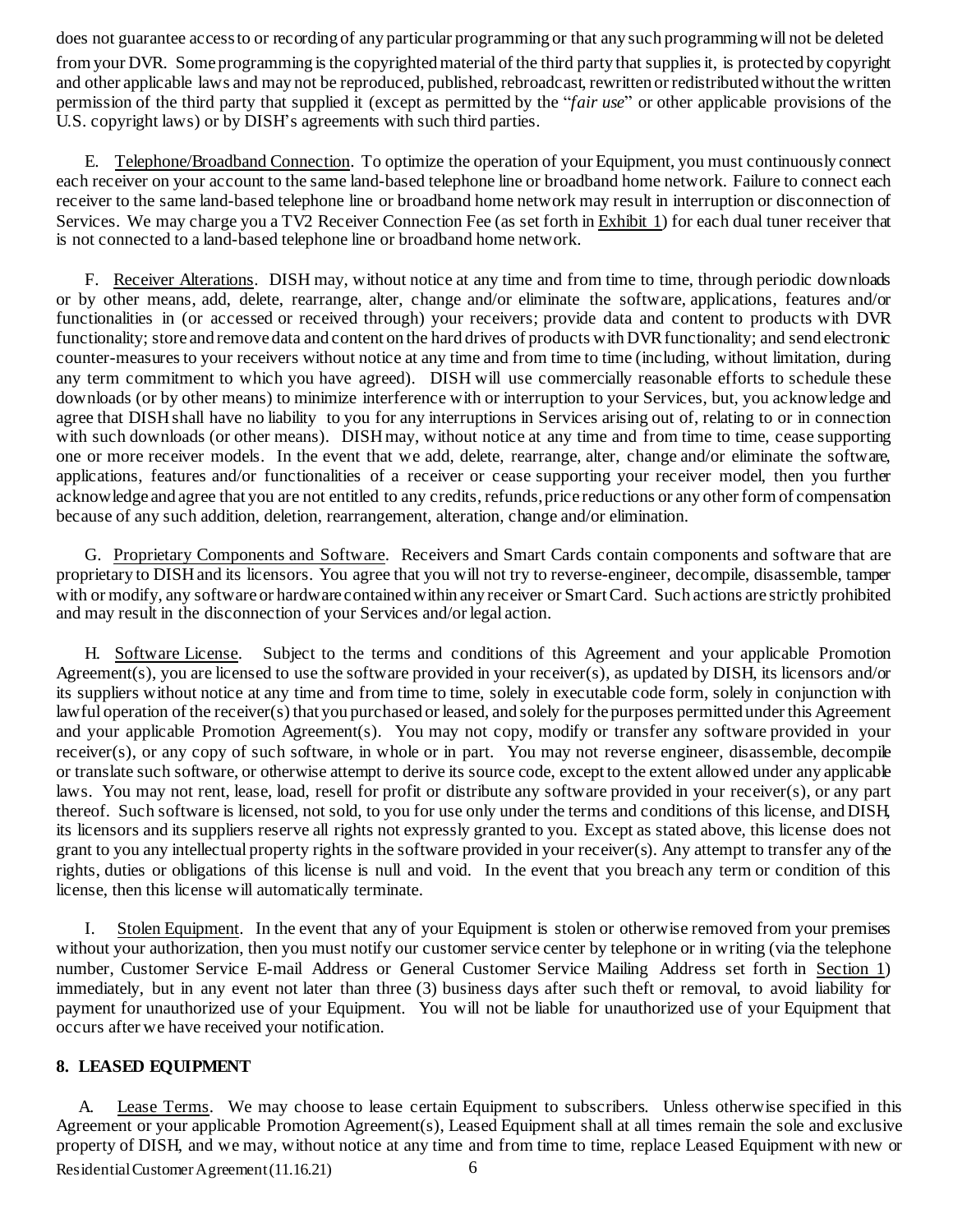reconditioned Leased Equipment, and upon cancellation or disconnection of your Services, remove or require the return of

such Leased Equipment. The satellite antenna and mounting hardware (but not the LNBF) are your fixtures, are not Leased Equipment and should not be returned to DISH. None of the Leased Equipment (or any portion thereof) will be deemed a fixture or part of your real property. We may make such filings and recordings that we may consider necessary to evidence our ownership rights in Leased Equipment, and you agree to execute any and all documents that we may consider necessary for us to make such filings. Our ownership of Leased Equipment may be displayed by notice contained on it. You have no right at any time to pledge, sell, mortgage, otherwise encumber, give away, alter or tamper with Leased Equipment, to remove or relocate Leased Equipment from your residence or to tamper with or alter any notice of our ownership on such Leased Equipment. Any removal or relocation of such Leased Equipment from your residence must be performed consistent with our instructions or by DISH or our designee(s) at our then-current service rates. You may not attach any electrical or other devices to, or in any way alter, any Leased Equipment without our prior written consent. You are responsible for preventing the loss or destruction of Leased Equipment and we recommend that Leased Equipment be covered by your homeowners, renters or other insurance policy.

B. Return of Leased Equipment. You must return all Leased Equipment in good operating condition, normal wear and tear excepted, within thirty (30) days following cancellation or disconnection of your Services or disconnection of your Leased Equipment. In the event that you acquired the Leased Equipment from a retailer, then you must return all Leased Equipment to: (i) your original retailer, in the event thatsuch cancellation or disconnection of your Services or disconnection of your Leased Equipment occurs during the first thirty (30) days following your initial activation of programming; or (ii) DISH, in the event that such cancellation or disconnection of your Services or disconnection of your Leased Equipment occurs after such thirty (30) day period. You are responsible for and shall bear all costs, expenses and risk of returning the Leased Equipment, including, without limitation, risk of loss during shipment. You are not responsible under the terms and conditions of this Agreement for the return of equipment other than the Leased Equipment. Following cancellation or disconnection of your Services or disconnection of your Leased Equipment (unless you acquired the Leased Equipment from a retailer and the cancellation or disconnection of your Services or disconnection of your Leased Equipment occurs during the first thirty (30) daysfollowing your initial activation of programming and you returnedLeased Equipment to such retailer within thirty (30) days following cancellation or disconnection of your Services or disconnection of your Leased Equipment), DISHwill send you one or more return labels or empty boxes (depending on your Leased Equipment) to be used by you in returning the Leased Equipment and DISH will charge you a Box Return Fee (as set forth in Exhibit 1) for each such return label or empty box. You also have the option of contacting DISHby calling the telephone number set forth in Section 1 (i.e., 800-333-DISH(800-333-3474)) to request that DISH or our designee(s) perform an in-home service call to remove the Leased Equipment at DISH's then-current in-home service call rate (may not be available in all areas, geographic restrictions apply). Leased Equipment will not be deemed returned until received by DISH. In the event that you do not return such Leased Equipment undamaged and in working order, normal wear and tear excepted, and in accordance with the procedures set forth in this Agreement, then you are responsible for, and must pay us, certain prices, fees and charges as described in your applicable Promotion Agreement(s). IN THE EVENT THAT YOU DECLINE TO HAVE DISH OR OUR DESIGNEE(S) PERFORM AN IN-HOME SERVICE CALL TO REMOVE THE LEASED EQUIPMENT AND YOU ELECT TO REMOVE THE LEASED EQUIPMENT, THEN YOU ASSUME ALL RISKS ASSOCIATED WITH THE REMOVAL OF THE LEASED EQUIPMENT (INCLUDING, WITHOUT LIMITATION, FALL HAZARDS RELATED TO THE REMOVAL OF THE LNBF(S)).

C. Defects and Damages. You must notify us immediately of any defect in, damage to or accident involving your Leased Equipment. All maintenance and repair of Leased Equipment must be performed by us or our designee(s). In addition to any applicable Service Call Fee (as set forth in Exhibit 1), DISH may charge you for any repairs that are necessitated by any damage to, or misuse of, Leased Equipment.

# **9. TRANSFER OF SERVICES OR EQUIPMENT**

You may not assign or transfer your Services or Equipment without our written consent, which will not be unreasonably withheld. For the avoidance of doubt, in the event that you lease Equipment or your account has an outstanding balance, then the withholding of consent to assign or transfer your Services or Equipment shall be deemed reasonable.

# **10. LIMITATION OF OUR LIABILITY**

Residential Customer Agreement (11.16.21) 7 A. INTERRUPTIONS AND DELAYS. YOU ACKNOWLEDGE AND AGREE THAT NONE OF THE RELEASED PARTIES (AS DEFINED BELOW) WILL BE LIABLE FOR ANY INTERRUPTION IN ANY SERVICE OR FOR ANY DELAY OF PERFORMANCE, INCLUDING, WITHOUT LIMITATION, IN THE EVENT THAT SUCH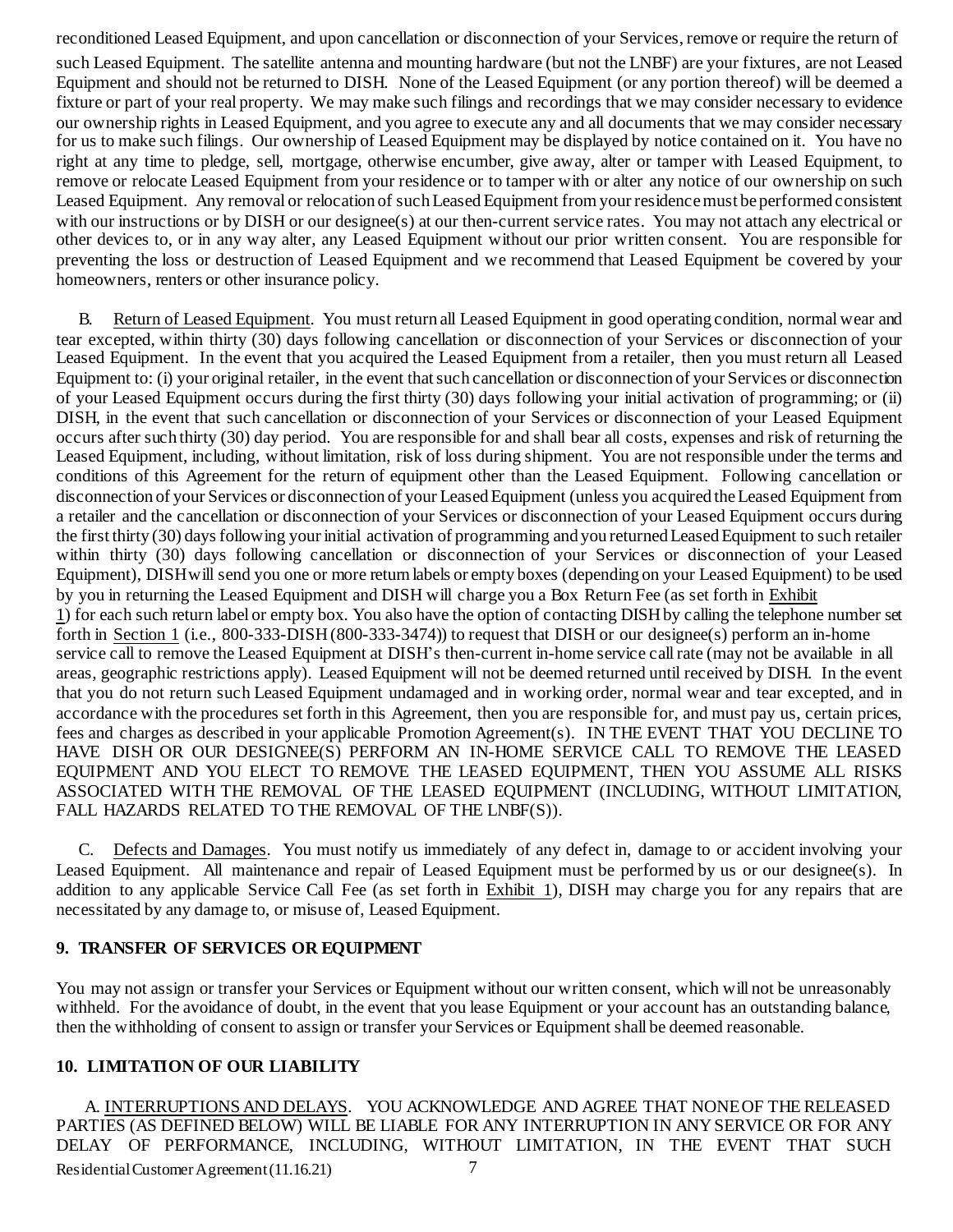#### INTERRUPTION OR DELAY ARISES IN CONNECTION WITH ANY OF THE FOLLOWING: (i) THE

TERMINATION OR SUSPENSION OF DISH'S ACCESS TO ALL OR ANY PORTION OF SERVICES; (ii) THE RELOCATION OF ALL OR ANY PORTION OF THE SERVICES TODIFFERENT SATELLITE(S);(iii) A CHANGE IN THE SOFTWARE, APPLICATIONS, FEATURES AND/OR FUNCTIONALITIES AVAILABLE WITH YOUR EQUIPMENT; (iv) ANY SOFTWARE OR OTHER DOWNLOADS INITIATED BY US; (v) ANY ACTS OF GOD, FIRES, EARTHQUAKES, FLOODS, POWER OR TECHNICAL FAILURE, SATELLITE OR UPLINK FAILURE, ACTS OF ANY GOVERNMENTAL BODY; OR (vi) ANY CAUSE BEYOND OUR REASONABLE CONTROL. "RELEASED PARTIES" MEANS DISH, DISH'S PAST AND PRESENT AFFILIATES (INCLUDING, WITHOUT LIMITATION, DISH NETWORK CORPORATION AND ITS DIRECT AND INDIRECT SUBSIDIARIES AND ECHOSTAR CORPORATION AND ITS DIRECT AND INDIRECT SUBSIDIARIES), DISH'S THIRD-PARTY VENDORS AND BILLING REPRESENTATIVES, AND THE PREDECESSORS, SUCCESSORS AND ASSIGNS OF ALL OF THE FOREGOING PERSONS AND ENTITIES, AND THE PAST AND PRESENT OFFICERS, DIRECTORS, EMPLOYEES, PARTNERS, AGENTS, ATTORNEYS, SHAREHOLDERS AND LEGAL REPRESENTATIVES OF ALL OF THE FOREGOING PERSONS AND ENTITIES.

B. ALTERATIONS TO EQUIPMENT. NONE OF THE RELEASED PARTIES WILL BE LIABLE FOR ANY ALTERATION TO ANY EQUIPMENT, INCLUDING, WITHOUT LIMITATION, REMOVING OR DISABLING SOFTWARE, APPLICATIONS, FEATURES AND/OR FUNCTIONALITIES.

C. LOSS OF RECORDED MATERIAL. NONE OF THE RELEASED PARTIES WILL BE LIABLE FOR ANY DAMAGE RESULTING FROM LOSS OF RECORDED MATERIAL OR THE FAILURE OF RECORDING, INCLUDING, WITHOUT LIMITATION, ANY LOSS OR FAILURE OF RECORDING DUE TO ANY FAULT, FAILURE, DEFICIENCYOR DEFECT IN SERVICES OR EQUIPMENT.

D. NO WARRANTIES. EXCEPT AS EXPRESSLY PROVIDED TO THE CONTRARY BY APPLICABLE STATE LAW, NONE OF THE RELEASED PARTIES MAKES ANY WARRANTY, EITHER EXPRESS OR IMPLIED, REGARDING YOUR DISH EQUIPMENT OR ANY OTHER EQUIPMENT OR ANY SERVICES FURNISHED TO YOU. ALL SUCH WARRANTIES (INCLUDING, WITHOUT LIMITATION, ANY IMPLIED WARRANTY OF MERCHANTABILITY OR FITNESS FOR A PARTICULAR PURPOSE) ARE HEREBY EXPRESSLY DISCLAIMED AND EXCLUDED.

E. CONTENT RESTRICTIONS. IT IS YOUR RESPONSIBILITY TO IMPOSE ANY PROGRAMMING, INTERNET AND OTHER CONTENT RESTRICTIONS (INCLUDING, WITHOUT LIMITATION, PARENTAL CONTROLS) ON YOURSELF, MEMBERS OF YOUR FAMILY AND HOUSEHOLD AND GUESTS, AS YOU DEEM APPROPRIATE. NONE OF THE RELEASED PARTIES SHALL HAVE ANY LIABILITY WHATSOEVER TO ANYONE ARISING OUT OF, RELATING TO OR IN CONNECTION WITH, ANY CONTENT (INCLUDING, WITHOUT LIMITATION, ANY INACCURACIES, ERRORS IN OR OMISSIONS FROM SUCH CONTENT): (i) CONTAINED IN ANY OF THE SERVICES FURNISHED TO YOU; OR (ii) ACCESSED USING THE SERVICES OR EQUIPMENT FURNISHED TO YOU.

F. DAMAGES LIMITATION. IN THE EVENT THAT ANY OF THE RELEASED PARTIES ARE DETERMINED TO BE LIABLE TO YOU, THEN THE RELEASED PARTIES WILL BE LIABLE TO YOU ONLY FOR YOUR DIRECT DAMAGES AND IN NO EVENT WILL THE RELEASED PARTIES BE LIABLE TO YOU FOR AN AMOUNT INEXCESS OF THE PRICES, FEES AND CHARGES PAID BY YOU TOTHE RELEASED PARTIES. NONE OF THE RELEASED PARTIES SHALL HAVE ANY LIABILITY WHATSOEVER FOR ANY SPECIAL, INDIRECT, INCIDENTAL, PUNITIVE, EXEMPLARY OR CONSEQUENTIAL DAMAGES.

#### **11. PIRACY AND INFRINGEMENT**

A. Piracy. Receiving all or any portion of the Services without paying for them and/or any direct or indirect act or attempted act to engage or assist in any unauthorized interception or reception of all or any portion of the Services is a violation of various U.S. federal and state laws and of this Agreement. The penalties for violating such laws can include imprisonment and civil damage awards of up to \$110,000 per violation.

Residential Customer Agreement (11.16.21) 8 Infringement. Section 605(e)(4) of Title 47 of the United States Code makes it a federal crime to modify Equipment to receive encrypted (scrambled) television programming without payment for required subscriptions. Conviction can result in a fine of up to \$500,000, imprisonment for five (5) years or both. Any person who procures Equipment that has been so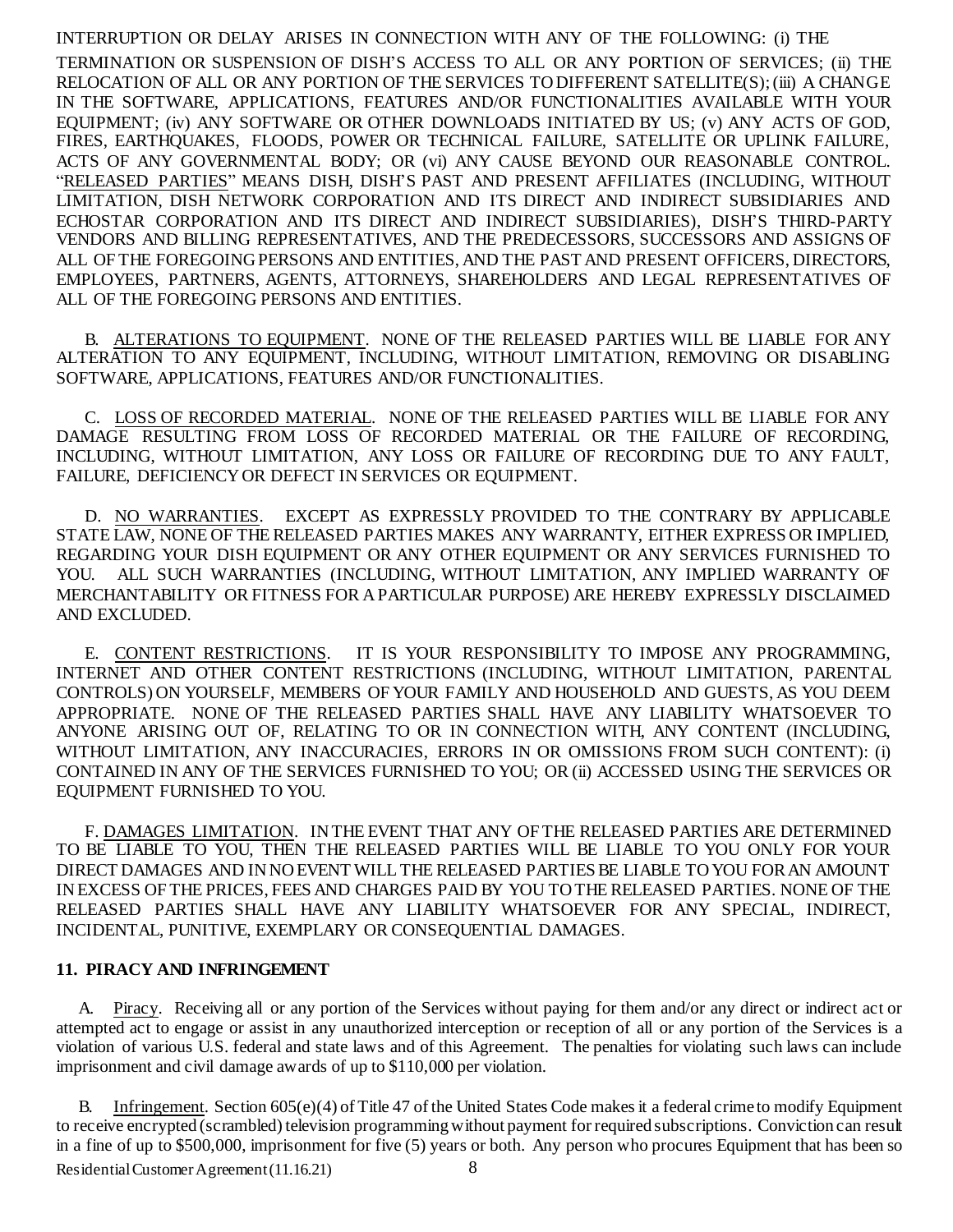modified is an accessory to that offense and may be punished in the same manner. Investigative authority for violations lies

with the Federal Bureau of Investigation. The Equipment may incorporate copyright protection technology that is protected by U.S. patents and other intellectual property rights. Reverse engineering and/or disassembly is prohibited.

# **12. DISPUTE RESOLUTION, MANDATORY AND BINDING ARBITRATION AND CLASS ACTION WAIVER**

A. Mandatory and Binding Arbitration. In the event that you or we have a Dispute (as defined below) that cannot be resolved through informal dispute resolution pursuant to Section 12(C), then you and we agree (unless you opt out of Section 12 in accordance with Section 12(H)) to resolve such Dispute in an individual action, either through binding arbitration or in small claims court, instead of in courts of general jurisdiction. You acknowledge and agree that, in the event that you or DISH commences an individual action in small claims court in accordance with Section 12 and it is determined that the applicable small claims court cannot adjudicate such individual action (e.g., such small claims court lacks jurisdiction over such individual action), then such Dispute may only be resolved through an arbitration proceeding pursuant to Section 12. Arbitration is more informal than a lawsuit in court. Arbitration means that you will have a fair hearing before a neutral arbitrator rather than before a judge or jury in a court. Arbitrators can award the same damages that a court can award. Proceeding in arbitration may result in limited discovery and is subject to limited review by courts. Arbitration means that you waive your right to a trial by a jury or a trial by a judge (other than in small claims court). Any arbitration under this Agreement will take place on an individual basis; class arbitrations and class or representative claims are not permitted. BY ENTERING INTOTHIS AGREEMENT, YOU AND DISHARE EACH AGREEING TOWAIVE THE RIGHT TO A TRIAL BY JURY OR A TRIAL BY A JUDGE (OTHER THAN IN SMALL CLAIMS COURT) AND THE RIGHT TO PARTICIPATE IN A CLASS ACTION OR TO BRING A CLAIM IN A REPRESENTATIVE CAPACITY. You and DISH also each agree that this Agreement evidences a transaction in interstate commerce and, thus, that the Federal Arbitration Act (the "FAA") governs the interpretation and enforcement of this provision. Nothing in this Agreement precludes you frombringing issuesto the attention of federal, state or local agencies (including, without limitation, the Federal Communications Commission). Such agencies can, in the event that the law allows, seek relief against us on your behalf.

B. Dispute Defined. The term "Dispute" means, subject to the exceptions set forth in Section 12(K), any and all past, present or future disputes, claims or controversies between you and DISH, whether based in contract, statute, regulation, ordinance, tort (including, without limitation, fraud, misrepresentation, fraudulent inducement, negligence or any other intentional tort) or any other legal or equitable theory, and includes, without limitation, the validity, enforceability and/or scope of Section 12. The term "Dispute" is to be given the broadest possible meaning that will be enforced and includes, without limitation, any and all claims between you and DISH in any way arising out of, relating to or in connection with: (i) this Agreement and your applicable Promotion Agreement(s); (ii) DISH's services (including, without limitation, Services); (iii) DISH's devices or products (including, without limitation, Equipment); (iv) billing, collection and credit reporting; (v) telephone calls, texts, faxes and emails that you claim you received from DISH and/or a party acting or purporting to act on DISH's behalf; and/or (vi) DISH's and/or its agents' collection, retention and/or disclosure of personally-identifiable information. For purposes of Section 12 only, "DISH," "we," "us," or "our"means DISHNetwork L.L.C., DISH Network Corporation and its past and present direct and indirect subsidiaries, and the predecessors, successors and assigns of all of the foregoing persons and entities, and the past or present officers, directors, employees, partners, agents, attorneys, shareholders and legal representatives of all of the foregoing persons and entities.

C. Informal Dispute Resolution; Notice and Opportunity to Cure. You and DISH agree to first try to resolve any Dispute informally. Accordingly, neither you nor DISH may start an individual action, either through binding arbitration or in small claims court, for at least sixty (60) calendar days after you or DISHnotifies the other of a Dispute by sending a written document titled "*dispute resolution notice*" (each, a "Dispute Resolution Notice"). You may, but are not required to, download a form Dispute Resolution Notice at [http://www.dish.com/downloads/legal/dispute-resolution-notice.pdf.](http://www.dish.com/downloads/legal/dispute-resolution-notice.pdf) You must send your Dispute Resolution Notice to the Legal Dispute Resolution Notice Address (i.e., DISHNetwork L.L.C., Attn: Dispute Resolution, P.O. Box 9040, Littleton, Colorado 80120-9040), and we must send our Dispute Resolution Notice to your billing address then appearing in our records. The Dispute Resolution Notice must: (i) state your name, account number and contact information; (ii) describe the nature and basis of the Dispute; and (iii) set forth the specific relief sought in connection with the Dispute. In the event that you and DISH do not reach an agreement to resolve the Dispute within sixty (60) calendar days after the Dispute Resolution Notice is received, then you or DISH may commence an individual action, either through binding arbitration or in small claims court, in accordance with Section 12.

Residential Customer Agreement (11.16.21) 9 D. Arbitration Procedures. Unless you and DISH agree otherwise in writing, the arbitration will be governed by the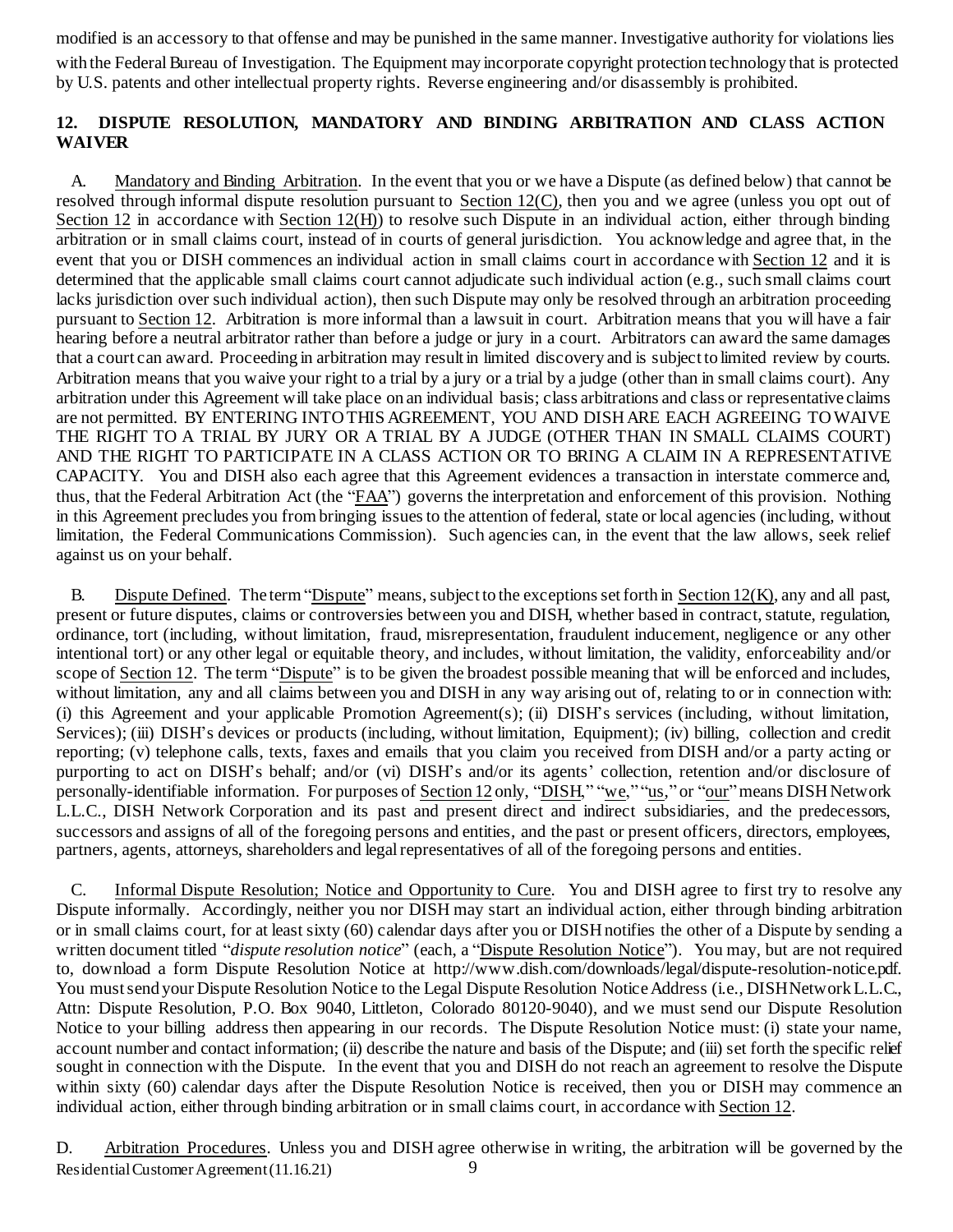then-current Consumer Arbitration Rules (collectively, the "AAA Rules") of the American Arbitration Association ("AAA") excluding any rules for class or collective actions, as modified by this Agreement, and will be administered by the AAA and conducted before a single, neutral arbitrator. The AAA Rules are available online at the AAA's website (as of August 7, 2015, www.adr.org), by calling the AAA (as of August 7, 2015, 1-800-778-7879) or by submitting a written request to the Legal Dispute Resolution Notice Address (i.e., DISH Network L.L.C., Attn: Dispute Resolution, P.O. Box 9040, Littleton, Colorado 80120-9040). The arbitration will be held at a location in the county of your billing address then appearing in our records unless you and we both agree to another location or a telephonic or "*desk*" arbitration (*i.e*., an arbitration conducted solely on the basis of written submissions by the participants). The arbitrator will be bound by the terms and conditions of this Agreement, including, without limitation, DISH's and your waiver of the right to a trial by jury or a trial by a judge (other than in small claims court) and the right to participate in a class action or to bring a claim in a representative capacity. The arbitrator, and not any federal, state or local court or agency, shall have exclusive authority to adjudicate the merits of any Dispute. In the event that you and/or DISH elect to submit a Dispute to arbitration pursuant to Section 12, then the party initiating arbitration must open a case by filing with the AAA: (i) a demand for arbitration; (ii) the administrative filing fee; and (iii) a copy of the applicable arbitration agreement (i.e., Section 12) — (collectively, the "Demand for Arbitration"). The filing may be made through "AAA WebFile," located on the AAA's The filing may be made through "AAA WebFile," located on the AAA's website [\(www.adr.org](http://www.adr.org/)), or by filing the Demand for Arbitration with any AAA office, regardless of the intended locale of any hearing.

E. The Arbitrator's Award. An arbitrator's award will consist of a written statement of the disposition of each Dispute and a concise written statement of the essential findings and conclusions on which the award is based. The arbitrator's decision and award are final and binding, subject only to the limited court review permitted under the FAA, and judgment on the award may be entered in any court of competent jurisdiction.

F. Costs of Arbitration. In the event that you initiate arbitration and agree that you will receive less than \$75,000 in damages, then, after DISH receives notice that you have initiated arbitration, DISH will promptly reimburse you for your payment of the filing fee and DISHwill directly pay the AAA any case management fees associated with the arbitration and the professionalfees for the arbitrator's services. However, in the event that you initiate an arbitration in which you seek \$75,000 or more in damages, then the payment of these fees will be governed by the AAA Rules.

G. Class Action Waiver. NEITHER YOU NOR DISH SHALL BE ENTITLED TO JOIN OR CONSOLIDATE CLAIMS BY OR AGAINST OTHER INDIVIDUALS OR ENTITIES, OR ARBITRATE ANY CLAIM IN A REPRESENTATIVE CAPACITY, INCLUDING, WITHOUT LIMITATION, AS A REPRESENTATIVE MEMBER OF A CLASS OR IN A PRIVATE ATTORNEY GENERAL CAPACITY, IN CONNECTION WITH ANY DISPUTE (as defined above). Further, unless both you and DISH agree otherwise in writing, the arbitrator may not consolidate more than one (1) person's claims, and may not otherwise preside over any form of a representative or class proceeding. In the event that any portion of this  $Section 12(G)$  is found to be unenforceable, then the entirety of Section 12 shall be null and void.

addressed to you at your billing address then appearing in our records; (b) in the event that we send you notice<br>Residential Customer Agreement (H.16.21) H. Right to Opt Out. In the event that you do not wish to be bound by Section 12, then you must notify DISH in writing within thirty (30) days following the date that we first give you notice of your right to elect to opt out of Section 12 by: (i) completing the Opt Out Form located at <http://www.dish.com/downloads/legal/arbitration-opt-out.pdf> and sending it to the Legal Dispute Resolution Notice Address (i.e., DISH Network L.L.C., Attn: Dispute Resolution, P.O. Box 9040, Littleton, Colorado 80120-9040); or (ii) otherwise providing written notification to DISH at the Legal Dispute Resolution Notice Address that includes: (1) your name and account number; (2) your service address; and (3) a clear statement that you do not wish to resolve Disputes with DISH through arbitration. Your decision to opt out of Section 12 will have no adverse effect on your relationship with DISH or DISH's delivery of Service(s) to you. Any opt-out not received within the thirty (30) day period set forth above will not be valid and you must pursue your Disputes (if any) as an individual action, either through binding arbitration or in small claims court, pursuant to and in accordancewith Section 12 (excluding this Section 12(H), which in such event will no longer apply). In the event that you are a new DISH customer, then your activation of a DISHaccount or receipt of Services or Equipment and failure to notify DISHin writing within thirty (30) days following the date of activation of your account shall constitute your acknowledgment and agreement that you are bound by Section 12. In the event that you are an existing DISH customer, then your continued receipt of Services or Equipment and failure to notify DISH in writing within thirty (30) days following the date that we first give you notice of your right to elect to opt out of Section 12 shall constitute your acknowledgment and agreement that you are bound by Section 12. We will be deemed to have given you notice of your right to elect to opt out of Section 12 as follows: (a) in the event that we send you notice by U.S. mail (including, without limitation, on a mailed bill, bill insert, notice, letter or postcard), then it will be considered given three (3) days after it is first deposited in the U.S. mail,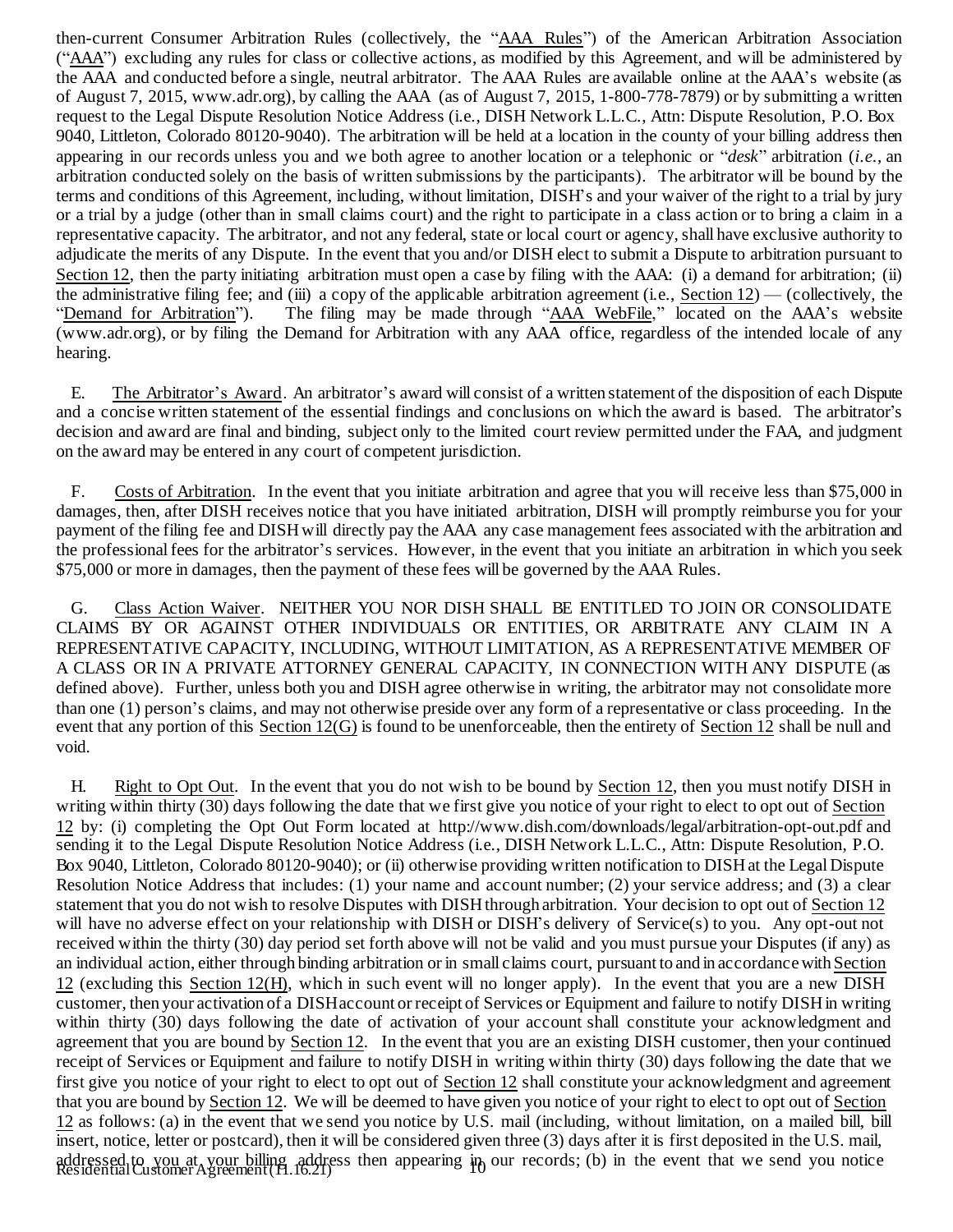electronically (including, without limitation, via an e-mail, electronic bill, social media message or attachment), then it will be considered given at the time we first send an electronic communication containing such notice or notifying you of the availability of such notice (or the electronic bill in which it is included) to the electronic contact information (including, without limitation, e-mail address or social media (e.g., Facebook, Twitter) identifier) then appearing in our records; and (c) in the event that we send you notice via broadcast on a television channel, or on your receiver(s) (including, without limitation, through pop-upmessagessent to your receiver) or through publication on dish.com, mydish.com, dish.com/legal or other website, then it will be considered given when first broadcast, sent or published.

I. Miscellaneous. Notwithstanding any provision in this Agreement to the contrary, in the event that DISH makes any future change to Section 12 (other than a change to the Legal Dispute Resolution Notice Address), then you may reject any such future change as follows:(i) in the event that we elect to provide notice of such change, then by sending written notice to DISH at the Legal Dispute Resolution Notice Address of your rejection of such change within thirty (30) days following the date that we first give you our notice; or (ii) in the event that we elect not to provide notice of such change, then by sending written notice to DISH at the Legal Dispute Resolution Notice Address of your rejection of such change at any time. By rejecting any future change, you are agreeing that you will resolve any Dispute between you and DISH in accordance with the unmodified language of Section 12, unless you have previously opted out of Section 12 in a timely manner. Except as otherwise set forth in Section 12 or under applicable law, each of you and DISH shall bear and be solely responsible for its respective attorneys' fees, costs and expenses incurred in connection with any Dispute.

J. Expenses Outside of Arbitration. Except as otherwise expressly set forth in this Agreement, in the event that either party files a judicial or administrative action asserting a claim that is subject to arbitration (other than an individual action in small claims court) and the other party successfully compels arbitration, then the party filing that judicial or administrative action must pay the other party's costs and expenses incurred in seeking to compel arbitration (including, without limitation, reasonable attorneys' fees, expenses and court costs).

K. Exceptions. The following Disputes are excluded from Section 12 (including, without limitation, the informal dispute resolution provision set forth in Section  $12(C)$ ) and may only be decided by a court of competent jurisdiction: (i) any Dispute based on your receipt of all or any portion of the Services without paying for them, whether through theft of Services, piracy or otherwise; and (ii) any Dispute based on a violation of the Communications Act of 1934, 47 U.S.C. § 1201 et seq., or the Electronic Communications Privacy Act, 18 U.S.C. §§ 2510-2521 et seq., or any federal or state law relating to signal theft or theft of service.

L. Survival. Section 12 shall survive expiration or earlier termination of this Agreement for any reason or no reason indefinitely.

#### **13. GENERAL**

A. Notice. Except as otherwise provided by Section 12, any notice that we are required or permitted to give under this Agreement may be given via U.S. mail, electronically (including, without limitation, via an e-mail, electronic bill or social media message), on your bill, as a bill insert, via broadcast on a television channel, on your receiver(s) (including, without limitation, through pop-up messages sent to your receiver), through publication on dish.com, mydish.com, dish.com/legal or other website, by telephone or by any other reasonable means. In the event that we give you notice by U.S. mail (including, without limitation, on a mailed bill, bill insert, notice, letter or postcard), then it will be considered given three (3) days after it is first deposited in the U.S. mail, addressed to you at your billing address then appearing in our records. In the event that we give you notice electronically (including, without limitation, via an e-mail, electronic bill, social media message or attachment), then it will be considered given at the time we first send an electronic communication containing such notice or notifying you of the availability of such notice (or the electronic bill in which it is included) to the electronic contact information (including, without limitation, e-mail address or socialmedia (e.g., Facebook, Twitter) identifier) then appearing in our records. In the event that we give you notice via broadcast on a television channel, or on your receiver(s) (including, without limitation, through pop-up messages sent to your receiver) or through publication on dish.com, mydish.com, dish.com/legal or other website, then it will be considered given when first broadcast, sent or published. In the event that we give you notice by telephone, then it will be considered given when personally delivered to you or when left as a message at your telephone number then appearing in our records. Unless otherwise specified in this Agreement, any notice required or permitted to be given by you under this Agreement shall be in writing and shall be sent by first-class mail addressed to us at DISH Network L.L.C., Customer Service Center, P.O. Box 9033, Littleton, CO 80160-9033, and shall be deemed given when received by us at such mailing address.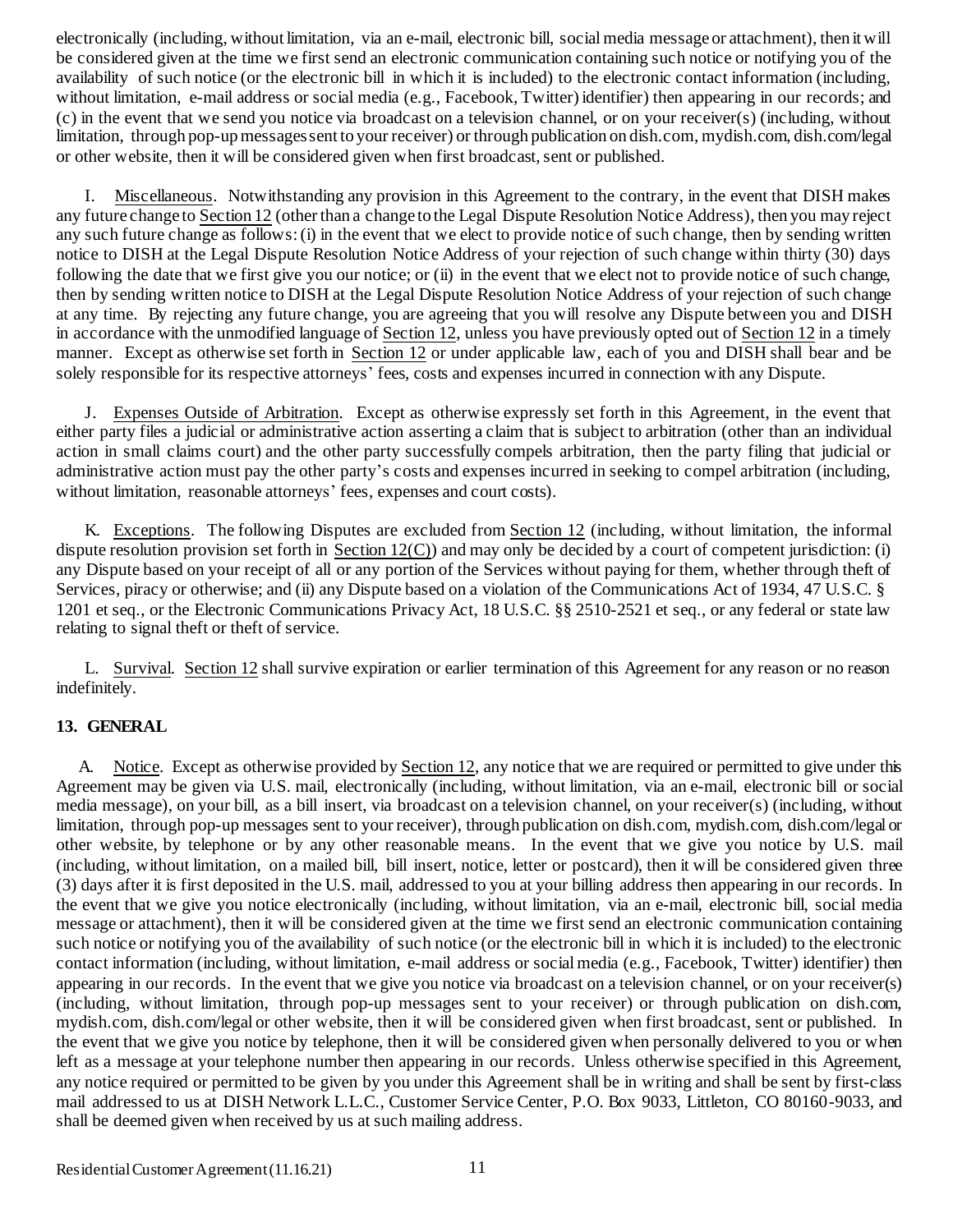B. Physical Address/Change of Address. When setting up your DISHaccount, you must provide us with the physical address where your Equipment will be located and your Services will be provided. A post office box does not meet this requirement. You must give usimmediate notice of any change of name, mailing address, e-mail address, telephone number, physical address where your Equipment is located or other contact information. You may do this by notifying us at the telephone number, Customer Service E-mail Address or GeneralCustomer Service Mailing Address set forth in Section 1.

C. Consent to Call Your Telephone Number. You authorize DISH and its affiliates, and its and their third-party representatives, to contact you:(i) regarding your account; (ii) to recover any unpaid portion of any obligation to DISH or its affiliates; and/or (iii) for any other purpose not prohibited by applicable law. In each case, such contactmay be made by any means not prohibited by applicable law (including, without limitation, an automated dialing or prerecorded messaging system) at the telephone number(s) that you provide to DISH, including, without limitation, any mobile telephone number(s). You acknowledge and agree that you do not need to provide a mobile telephone number to receive Services. For the avoidance of doubt, with respect to any land-based telephone number(s) that you provide to DISH, you acknowledge and agree that DISH and its affiliates, and its and their third-party representatives, may contact you by any means not prohibited by applicable law (including, without limitation, an automated dialing or prerecorded messaging system) with offers, solicitations and promotions, except as prohibited by applicable law.

D. Account Information. In the event that you have an online account with us, then you are responsible for maintaining the confidentiality of your account username and password and for all activities that occur under your account username and/or password. You must:(i) keep your account username and password confidential and not share them with anyone else (including, without limitation, any person claiming to be a DISH customer service representative); and (ii) immediately notify us of any unauthorized use of your password and/or account username or other breach of security. You can only be sure you are speaking with DISH when you place a telephone call to the telephone number set forth in Section 1 or poste[d](https://dishnetworkmail.com/pub/cc?_ri_=X0Gzc2X%3DWQpglLjHJlTQGt4DNgRgYEh2okmSXC4zfRtXUbmugJzbmg8W1jXTGVXtpKX%3DSBBCTT&_ei_=EtmTp5hzljt8DdiK7nrDGjqOxsKFPnoaFS8Hgrpwrd3QPVmuVuY0rDuOUloLfXZzLj-yZiC_rimQB71IBH3LM7VqthU) [on www.dish.com](https://dishnetworkmail.com/pub/cc?_ri_=X0Gzc2X%3DWQpglLjHJlTQGt4DNgRgYEh2okmSXC4zfRtXUbmugJzbmg8W1jXTGVXtpKX%3DSBBCTT&_ei_=EtmTp5hzljt8DdiK7nrDGjqOxsKFPnoaFS8Hgrpwrd3QPVmuVuY0rDuOUloLfXZzLj-yZiC_rimQB71IBH3LM7VqthU), or utilize DISH's online customer service chat at [www.mydish.com/chat.](http://www.mydish.com/chat)

E. Third-Party Billing Representatives. We may enter into relationships with third parties to provide billing and other services on our behalf, in which case the terms and conditions of this Agreementshall apply to such third parties as applicable under the circumstances. Additional terms and conditionsimposed by our third-party billing representatives may apply. For example and without limitation: (i) late fees and charges imposed by our third-party billing representatives may be administered according to our third-party billing representative's billing procedures and applicable state tariffs and regulations; (ii) our third-party billing representatives may require that you pay all past due prices, fees and charges for Services, a restart price, fee or charge and/or a prepayment before we reconnect your Services; and (iii) other services provided by our third-party billing representatives (including, without limitation, local telephone service) may need to be restored before Services can be restored, and a restoral fee and/or deposit may be required to restore third-party billing representative services. Partial payments on third-party billing representative bills may be applied first to the balance due for other services billed on your third-party billing representative bill (including, without limitation, telephone service) according to the third-party billing representative's billing procedures and applicable state statutes and regulations. Please contact your third-party billing representative for details. Failure to pay all or any part of your third-party billing representative bill may result in disconnection of Services. In the event that your account is assigned by us to a third-party billing representative, then we will provide you notice of such assignment.

F. Credit Checks. You authorize DISH to investigate your financial responsibility and creditworthiness(including, without limitation, acquiring credit reports and histories) and to report any payment defaults to credit reporting agencies. Such credit checks may require you to provide DISH with your social security number. Under the Fair Credit Reporting Act, you have the right to notify DISH in the event that you believe we have reported inaccurate information about your account to any credit reporting agency. You may do this by notifying us at the Customer Service E-mail Address or General Customer Service Mailing Address set forth in Section 1. Please include in any such notice: (i) your name and account number; (ii) your service address; and (iii) a description of why you believe we have reported inaccurate information about your account to any credit reporting agency.

G. Applicable Law. This Agreement and all matters relating to its validity, construction, performance and enforcement, and any claim, complaint or dispute (including, without limitation, any Dispute) arising out of, relating to or in connection with any aspect of this Agreement, theServices or theEquipment shall be governed by the laws and regulations of the State of Colorado without giving effect to its conflict of law provisions.

Residential Customer Agreement (11.16.21) 12 H. Remedies Cumulative. The rights and remedies provided under this Agreement to DISH in case of your default or breach of this Agreement are cumulative and without prejudice to any other rights and remedies that DISH may have by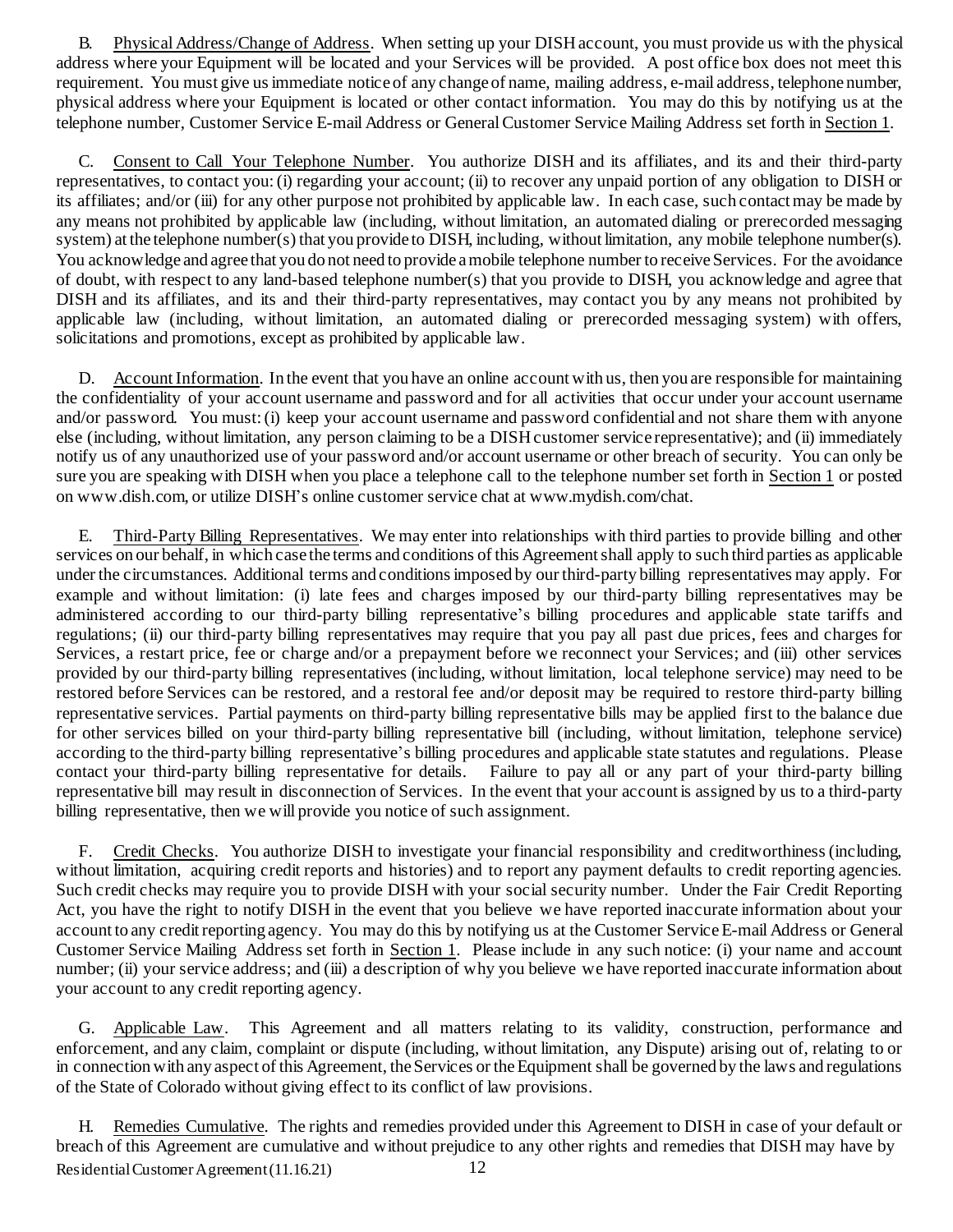reason of such default or breach at law, in equity, under contract (including, without limitation, this Agreement and your applicable Promotion Agreement(s)) or otherwise (all of which are hereby expressly reserved).

I. Waiver. DISH's failure to exercise or delay in exercising any of its rights at law, in equity, under contract (including, without limitation, this Agreement and your applicable Promotion Agreement(s)) or otherwise (all of which are hereby expressly reserved) will not operate as a waiver by DISH of such rights. DISHwill not be deemed to have waived any of itsrights at law, in equity, under contract(including, without limitation, this Agreement and your applicable Promotion Agreement(s)) or otherwise unless such waiver is in writing. In the event that DISH waives any of its rights pursuant to this Agreement in one instance, then such waiver will not be deemed a continuing waiver and will not preclude DISHfrom exercising such rights in another instance.

Severability. Except as otherwise set forth in Section  $12(G)$ , each provision of this Agreement is separable and divisible from every other provision and the enforceability of any one (1) provision does not limit the enforceability, in whole or in part, of any other provision. In the event that any provision of this Agreement or your applicable Promotion Agreement(s) is declared to be invalid, illegal, void or lessthan fully enforceable asto time, scope or otherwise, then (except as otherwise set forth in Section 12) such provision must be construed by limiting, reforming and reducing it so that such provision is valid, legal and fully enforceable while preserving to the greatest extent permissible the original intent of the parties; the remaining terms and conditions of this Agreement and your applicable Promotion Agreement(s) will not be affected by such alteration, and shall remain in full force and effect.

K. Other Policies. You agree that you will complywith all policies related to this Agreement, your applicable Promotion Agreement(s), your Services and/or your Equipment, including, without limitation, any and all applicable privacy notices (which are available at dish.com/legal). You acknowledge and agree that the use of your Services and/or Equipment is subject to each such policy.

L. Other. No salesperson, installer, customer service representative, authorized retailer or other similarly situated individual is authorized to change or override this Agreement or your applicable Promotion Agreement(s). DISH may, however, change this Agreement without notice at any time and from time to time. The terms and conditions of this Agreement and your applicable Promotion Agreement(s) that either are expressly stated to survive or by their nature would logically be expected to survive its expiration or termination will continue thereafter. This Agreement is in addition to any other written agreement(s), if any, between you and DISH (including, without limitation, your applicable Promotion Agreement(s)) and except as provided to the contrary in this Agreement, all such written agreements shall remain in full force and effect. Except as expressly set forth in this Agreement to the contrary, this Agreement replaces and supersedes any and all prior DISH Residential Customer Agreements in their entirety, and such prior DISH Residential Customer Agreements shall be of no further force or effect whatsoever. In the event of any ambiguity between this Agreement and your applicable Promotion Agreement(s), then DISHshall have the sole and exclusive authority to interpret and/or make a final determination concerning any issue arising from such ambiguity.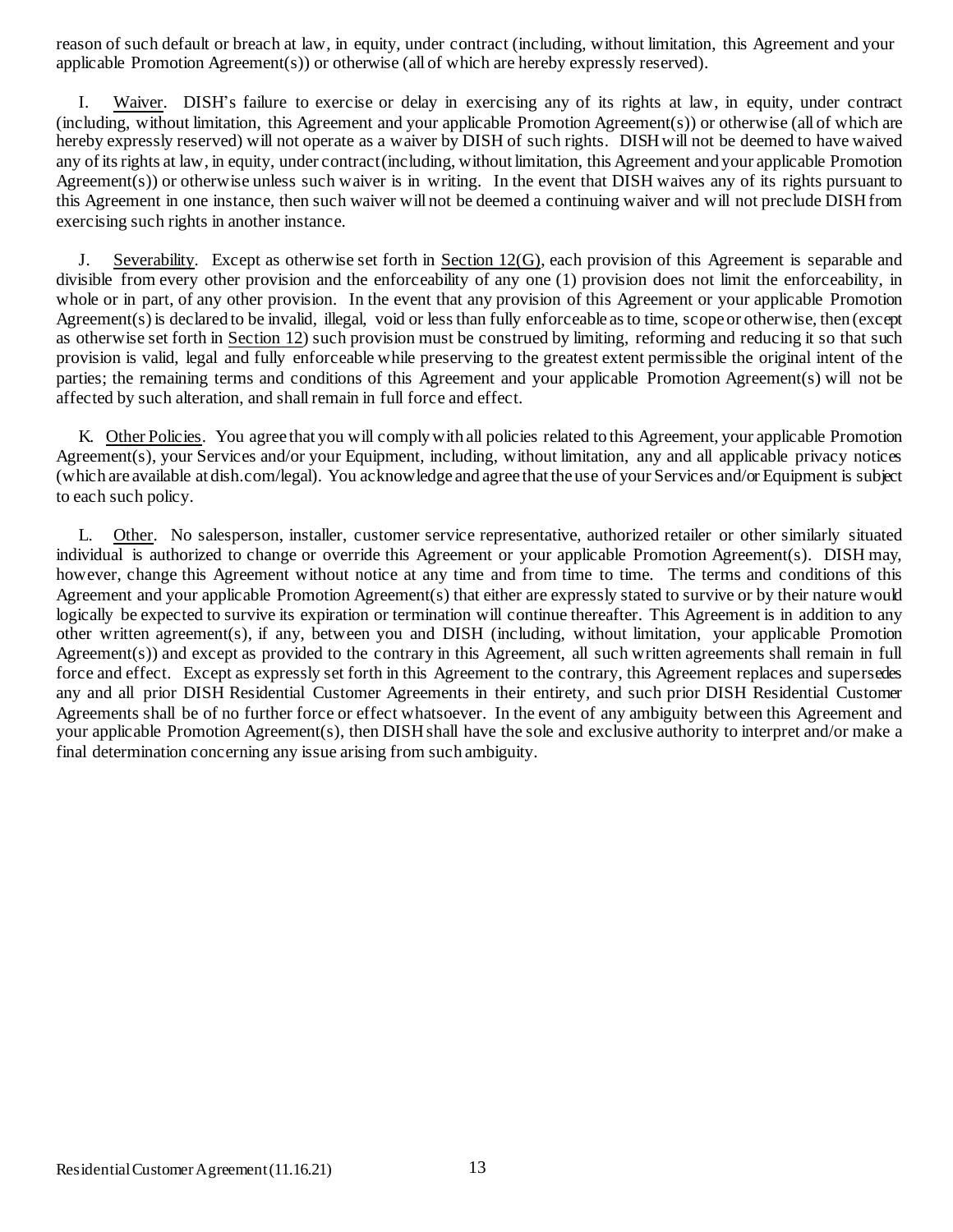### **EXHIBIT 1 - FEES**

In addition to any amounts due for your Services and any other amounts due under this Agreement or your applicable Promotion Agreement(s), you agree to pay the prices, fees and charges listed in the table below ("Fees") if and when applicable. DISH may change these Fees, increase or decrease these Fees or impose additional Fees without notice at any time and from time to time. Discounts on certain Fees may be available from time to time in the event that you subscribe to certain programming packages and/or use certain Equipment. Additional Fees may apply for non-standard installations or in the event that you upgrade your Equipment after installation. You may call 800-333-3474 to request an itemization of any cost that you will incur in order to purchase and/or lease Equipment or receive Services.

| <b>Type of Fee</b>                               | Amount  | <b>Description of When Fee Applies</b>                                                                                            |
|--------------------------------------------------|---------|-----------------------------------------------------------------------------------------------------------------------------------|
|                                                  |         | <b>Monthly Fees</b>                                                                                                               |
| <b>Additional Receiver Fee*</b>                  | \$7.00  | Per additional Solo Non-DVR receiver and Joey                                                                                     |
| (*In determining the Additional                  | \$10.00 | Per additional Super Joey                                                                                                         |
| Receiver Fee amount (charged in                  | \$10.00 | Per additional Solo DVR receiver                                                                                                  |
| the event that you have more than                | \$15.00 | Per additional Hopper, Hopper with Sling and Hopper 3                                                                             |
| one (1) receiver on your account),               | \$14.00 | Per additional Duo Non-DVR receiver                                                                                               |
| the receiver with the highest                    | \$17.00 | Per additional Duo DVR and HD Duo DVR SlingLoaded receiver                                                                        |
| associated fee shall be deemed                   |         |                                                                                                                                   |
| activated prior to all other                     |         |                                                                                                                                   |
| receivers on your account.)                      |         |                                                                                                                                   |
|                                                  |         |                                                                                                                                   |
| Access for Add'l TV Fee                          | \$5.00  | Fee for access, system upgrades, updates and support for additional TVs through                                                   |
| Access for Add'l TV Fee                          | \$10.00 | Fee for access, system upgrades, updates and support for 2 additional TVs                                                         |
| <b>Non-DVR First Receiver Fee</b>                | \$7.00  | Primary Receiver Fee for Non-DVR receiver                                                                                         |
| DISH 500 Upgrade Fee                             | \$5.00  | You receive Services in Alaska (AK) or Hawaii (HI).                                                                               |
| <b>DISHPause</b>                                 | \$5.00  | You participate in DISH Pause.                                                                                                    |
| <b>DVR Service Fee</b>                           | \$15.00 | Solo DVR and Duo DVR receiver                                                                                                     |
|                                                  | \$10.00 | HD Duo DVR SlingLoaded receiver                                                                                                   |
|                                                  | \$15.00 | Hopper, Hopper with Sling and Hopper 3 (Whole Home DVR)                                                                           |
| <b>Dish Protect Silver</b>                       | \$9.99  | You subscribe to a single qualifying Service and participate in Dish Protect                                                      |
|                                                  |         | Silver                                                                                                                            |
| Dish Protect Silver                              | \$11.99 | You subscribe to a bundle of qualifying Services and participate in Dish Protect                                                  |
|                                                  |         | Silver                                                                                                                            |
| <b>Dish Protect Gold</b>                         | \$12.99 | You participate in Dish Protect Gold                                                                                              |
|                                                  |         |                                                                                                                                   |
| <b>Dish Protect Platinum</b>                     | \$24.99 | You participate in Dish Protect Platinum                                                                                          |
| Service Access Fee                               | \$10.00 | You subscribe to Racetrack TV but do not subscribe to applicable required                                                         |
|                                                  |         | minimum programming.                                                                                                              |
| <b>TV2 Receiver Connection Fee</b>               | \$5.00  | You purchase or lease a dual tuner receiver and it is not connected to a telephone                                                |
|                                                  |         | line and/or a broadband home network.                                                                                             |
| <b>Transactional Fees</b>                        |         |                                                                                                                                   |
| <b>Box Return Fee</b>                            | Up to   | DISH delivers return boxes and labels to return Leased Equipment.                                                                 |
|                                                  | \$15.00 |                                                                                                                                   |
| External Hard Drive Activation                   | \$40.00 | One-time fee charged in the event that you have a ViP receiver and you choose                                                     |
| Fee                                              |         | to connect an external hard drive to that receiver.                                                                               |
|                                                  |         |                                                                                                                                   |
| Late Payment Fee                                 | \$10.00 | You do not pay your bill in full on or before its due date (not applicable if you                                                 |
|                                                  |         | are receiving Services pursuant to a Pre-Pay Promotion).                                                                          |
| No Qualifying Card Fee                           | \$99.00 | You are eligible for and accept a promotion but do not provide DISH with a                                                        |
|                                                  |         | valid credit card or debit/check card.                                                                                            |
| of Warranty<br>Receiver<br>Out                   | \$75.00 | You need to replace or repair an out of warranty receiver.                                                                        |
| Replacement Fee<br><b>Overnight Delivery Fee</b> | \$20.00 |                                                                                                                                   |
|                                                  |         | DISH delivers an item to you via overnight delivery (not available in Alaska,<br>Hawaii, Puerto Rico or the U.S. Virgin Islands). |
|                                                  |         |                                                                                                                                   |
| Programming Change Fee                           | \$5.00  | You change your programming selection within thirty (30) days following the                                                       |
|                                                  |         | same service being added (excluding adult programming).                                                                           |
|                                                  | \$20.00 | Changes to your programming selection include adult programming.                                                                  |

Residential Customer Agreement (11.16.21) 14